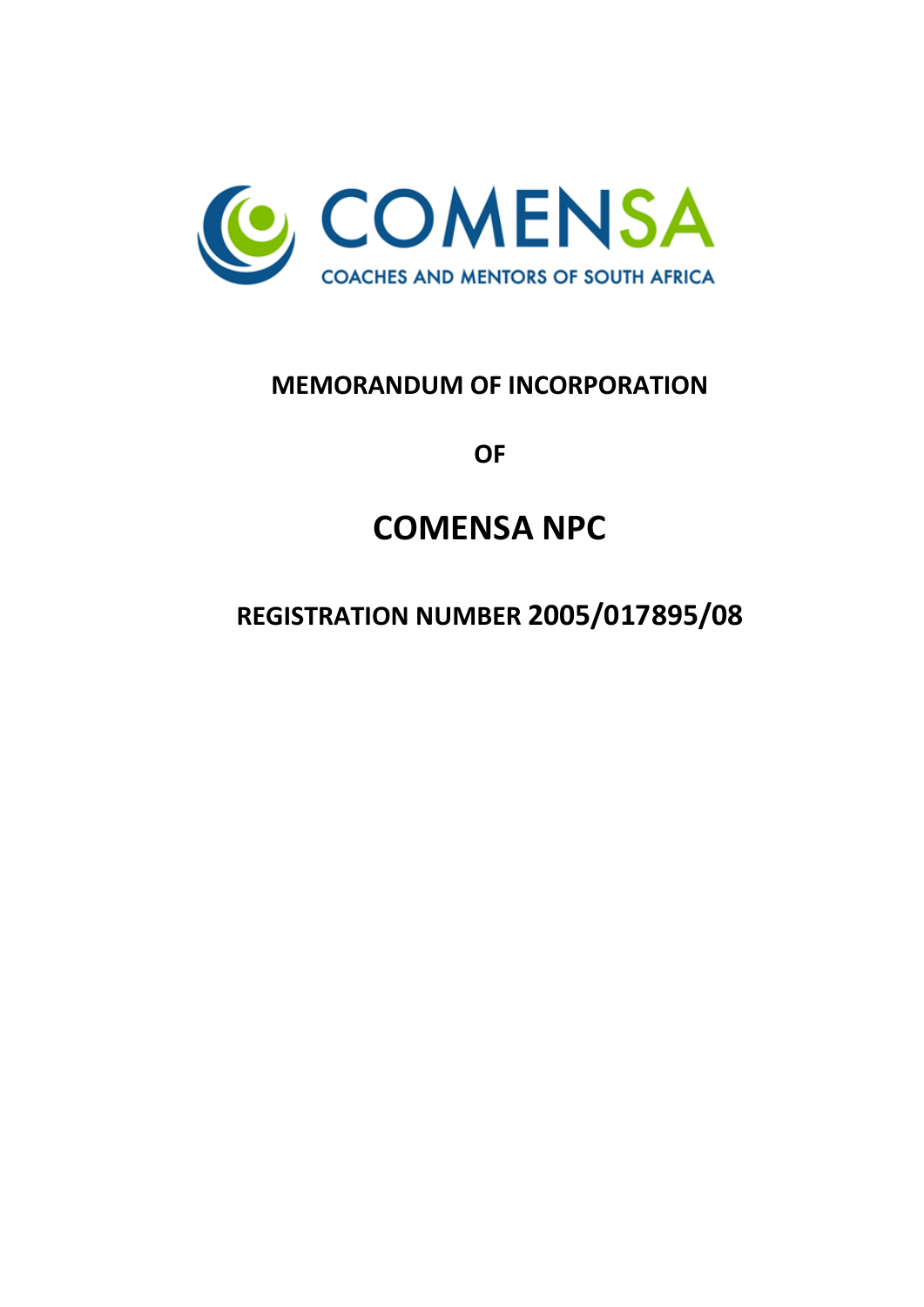

# Contents

| $\bf{A}$ . |                                                                     |  |
|------------|---------------------------------------------------------------------|--|
| <b>B.</b>  |                                                                     |  |
|            |                                                                     |  |
|            |                                                                     |  |
|            |                                                                     |  |
|            |                                                                     |  |
|            |                                                                     |  |
|            |                                                                     |  |
|            |                                                                     |  |
|            |                                                                     |  |
|            |                                                                     |  |
|            |                                                                     |  |
|            |                                                                     |  |
|            |                                                                     |  |
|            |                                                                     |  |
|            |                                                                     |  |
|            |                                                                     |  |
|            |                                                                     |  |
|            |                                                                     |  |
|            |                                                                     |  |
|            | D.                                                                  |  |
|            |                                                                     |  |
|            |                                                                     |  |
|            |                                                                     |  |
|            |                                                                     |  |
|            |                                                                     |  |
|            |                                                                     |  |
|            |                                                                     |  |
| Е.         |                                                                     |  |
|            |                                                                     |  |
|            |                                                                     |  |
|            |                                                                     |  |
|            | APPOINTMENT, NOMINATION AND ELECTION OF NON-EXECUTIVE DIRECTORS  24 |  |
|            |                                                                     |  |
|            |                                                                     |  |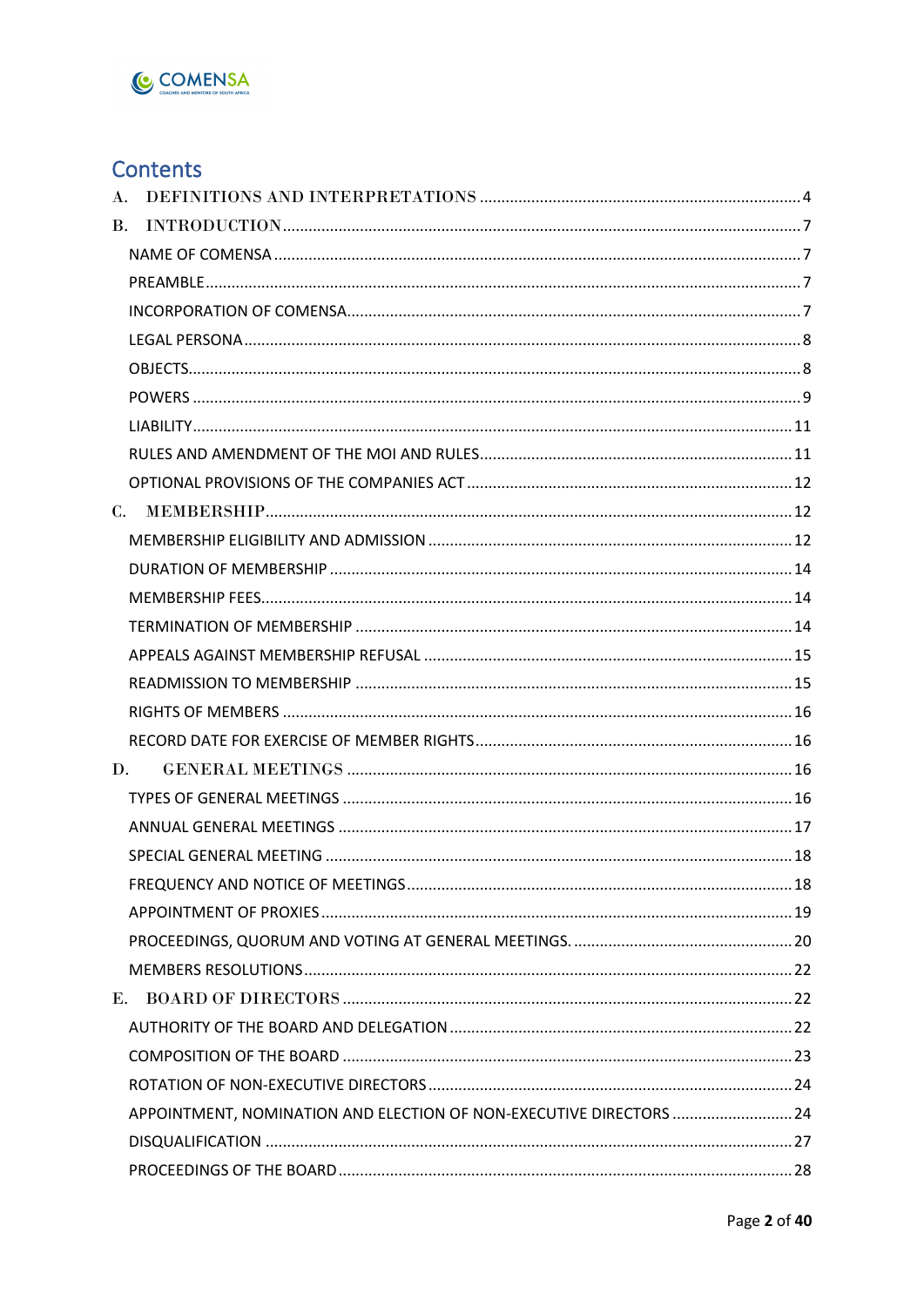

| $\mathbf{F}$ .                                                                 |
|--------------------------------------------------------------------------------|
|                                                                                |
|                                                                                |
|                                                                                |
|                                                                                |
|                                                                                |
|                                                                                |
|                                                                                |
|                                                                                |
|                                                                                |
| BYLAWS, RULES, CODE OF ETHICS AND CONDUCT, REGULATIONS AND OTHER PROVISIONS 37 |
|                                                                                |
|                                                                                |
|                                                                                |
|                                                                                |
|                                                                                |
|                                                                                |
|                                                                                |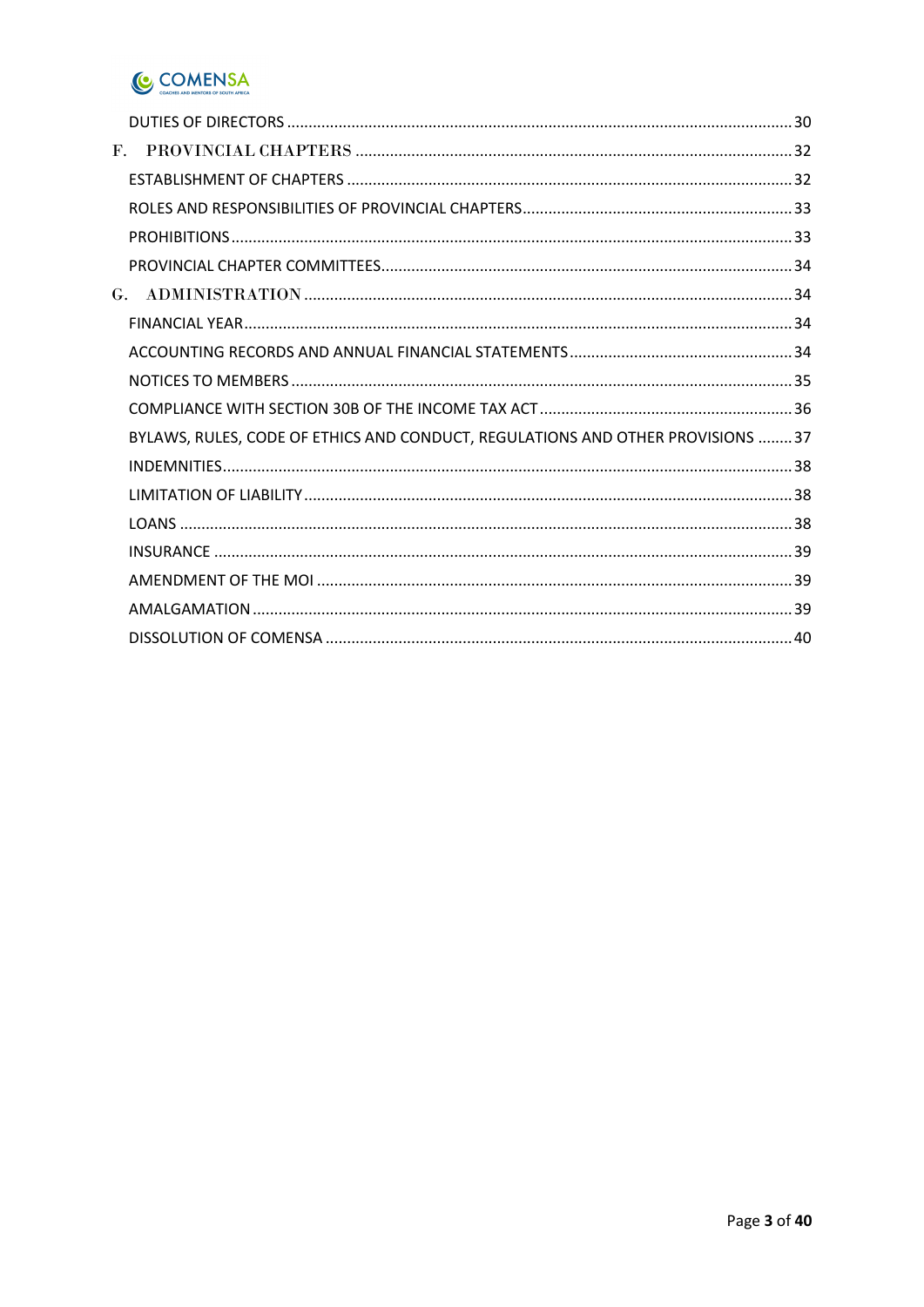

### **A. DEFINITIONS AND INTERPRETATIONS**

<span id="page-3-0"></span>In this Memorandum of Incorporation (hereinafter referred to as the MOI), unless the content implies otherwise:

- i. one gender includes the others;
- ii. the singular includes the plural and the plural includes the singular;
- iii. 'writing' includes typing, printing, and any other mode representing or reproducing words or figures in a visible form, including words or figures displayed on an electronic screen. A requirement that a document, notice or information should be given in writing will be met if the document, notice or information is in the form of a data message and accessible in a manner usable for subsequent reference. "Written" has a corresponding meaning;
- iv. a 'month' refers to a calendar month;
- v. a 'year' refers to a calendar year, unless stated otherwise;
- vi. a statute, regulation or provision of a statute or regulation (the 'Statutory Provision') includes:
	- a. the Statutory Provision as amended or re-enacted,
	- b. a statute, regulation or provision enacted in replacement of the Statutory Provision, and
	- c. another regulation or other statutory instrument made or issued under the Statutory Provision.
- vii. All laws and statutes quoted or referred to shall automatically include any amendments to, revisions of or replacements of these laws and statutes as may occur from time to time, through due Parliamentary process, subsequent to the writing of this Memorandum of incorporation.
- viii. 'including' and similar expressions are not words of limitation;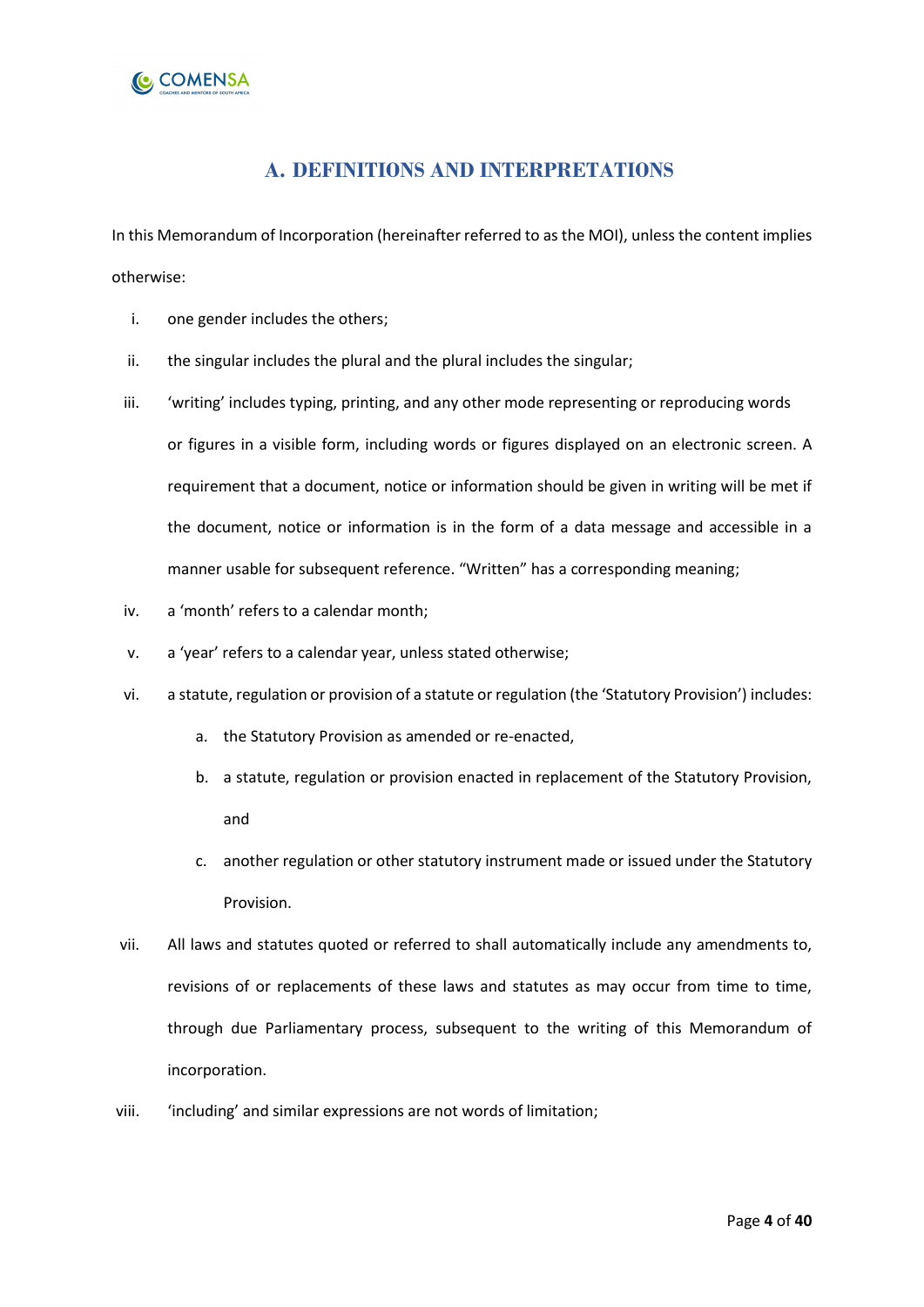## **COMENSA**

- ix. words that are defined in the Companies Act bear the same meaning in this MOI as in the Act; and
- x. the table of contents and any headings are to assist with the reading of the MOI and should not affect the interpretation of this MOI.
- xi. If any term is defined within the context of any particular clause in the MOI, the term so defined, unless it is clear from the clause in question that the term so defined has limited application to the relevant clause, shall bear the meaning ascribed to it for all purposes in terms of this MOI, notwithstanding that that term has not been defined in this interpretation provision;
- xii. When a particular number of Business Days is provided for between the happening of one event and another, the number of days must be calculated by:
	- a. excluding the day on which the first such event occurs;
	- b. including the day on or by which the second event is to occur; and
	- c. excluding any public holiday, Saturday or Sunday that falls on or between the days.

| <b>AGM</b>                        | The Annual General Meeting of Members                                                                                                                            |
|-----------------------------------|------------------------------------------------------------------------------------------------------------------------------------------------------------------|
| <b>Association</b>                | <b>COMENSA</b>                                                                                                                                                   |
| <b>Board</b>                      | The Board of Directors of COMENSA, who have the authority to<br>act on behalf of COMENSA                                                                         |
| <b>Bylaws</b>                     | Regulations made by the Board, and approved by the Members,<br>for the administration and management of COMENSA's affairs                                        |
| <b>Chair</b>                      | Chair of the General Meeting or of a Committee                                                                                                                   |
| <b>Code of Ethics and Conduct</b> | The COMENSA guidelines set by the Board for Members on ethics,<br>expected ethical conduct and the enforcement thereof                                           |
| <b>COMENSA</b>                    | Coaches and Mentors of South Africa, an association incorporated<br>under the Act, with registration number Registration Number<br>2005/017895/08                |
| <b>Companies Act</b>              | South African Companies Act 71, 2008 as amended from time to<br>time                                                                                             |
| <b>Companies Regulations</b>      | The Companies Regulations promulgated by the Minister<br>responsible for companies in terms of section 223 of the<br>Companies Act, as amended from time to time |
| Constitution                      | Constitution of the Republic of South Africa                                                                                                                     |
| <b>Director</b>                   | Director appointed in terms of the MOI and the Companies Act.                                                                                                    |
| <b>Ex-officio Director</b>        | A person who holds office as a Director solely as a consequence of                                                                                               |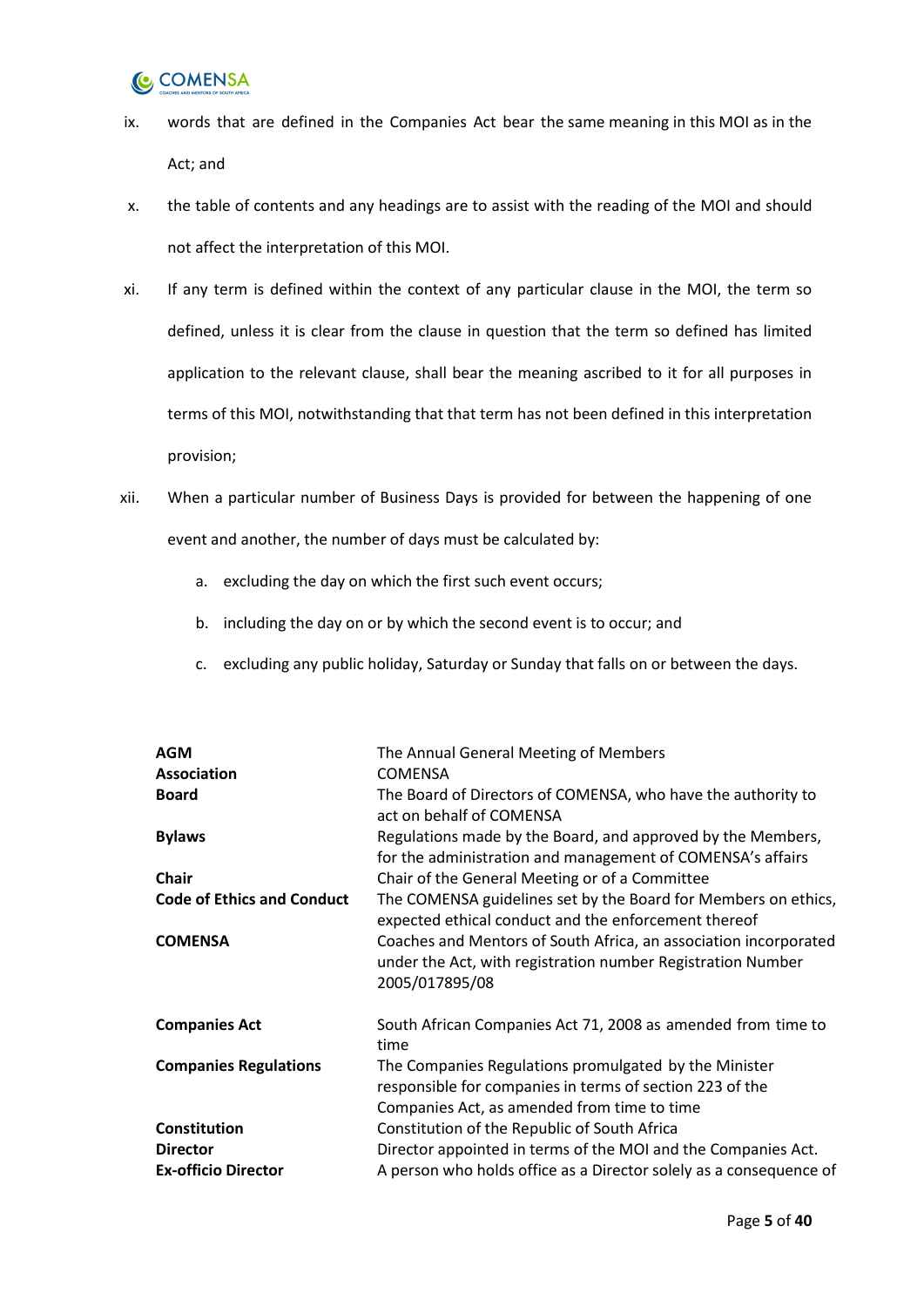

|                                | that person holding some other office, title, designation or similar |
|--------------------------------|----------------------------------------------------------------------|
|                                | status specified in the MOI                                          |
| <b>Income Tax Act</b>          | Income Tax Act 58 of 1962, as amended from time to time              |
| Individual                     | A natural person                                                     |
| <b>King Code</b>               | South African Governance Code produced by the Institute of           |
|                                | Directors of South Africa as amended from time to time.              |
|                                | Reference to the Code includes the latest version of the King        |
|                                | Report and supplementary guidance                                    |
| Law                            | Any constitutional provision, treaty, decree, convention, statute,   |
|                                | act, code, regulation, rule, order, ordinance, proclamation,         |
|                                | subordinate legislation, bylaw, judgement, rule of common law or     |
|                                | equity, rule, ruling or guideline made by a competent entity         |
|                                | exercising jurisdiction in the relevant matter or any government     |
|                                | body                                                                 |
| <b>Member</b>                  | A person who holds Membership with COMENSA as outlined in            |
|                                | the Bylaws                                                           |
| <b>Member in Good Standing</b> | A Member who has paid in full all subscriptions, dues, fees,         |
|                                | contributions, levies or other monies payable by that Member to      |
|                                | COMENSA, and who is not in material breach of any of the             |
|                                | provisions of the MOI or of any Bylaw, nor any provision in the      |
|                                | Code of Ethics and Conduct, and meets any other conditions set       |
|                                | out in the Bylaws.                                                   |
| <b>MOI</b>                     | Memorandum of Incorporation of COMENSA                               |
| <b>NPC</b>                     | Non-profit Company                                                   |
| <b>PBO</b>                     | Public Benefit Organisation in terms of section 30 of the Income     |
|                                | <b>Tax Act</b>                                                       |
| President                      | Chairman of the National Board                                       |
| Profession                     | <b>Coaches and Mentors Profession</b>                                |
| <b>Provincial Chapter</b>      | A structure designed to assist COMENSA in executing its mandate      |
|                                | in a particular province of the Republic                             |
| <b>Provincial Chapter</b>      | Constitution governing the affairs of the COMENSA Provincial         |
| Constitution                   | Chapter                                                              |
| <b>Republic</b>                | Republic of South Africa, a sovereign state                          |
| <b>Rules</b>                   | Any rules made by the Board as contemplated in section 15(3) to      |
|                                | (5)                                                                  |
| Secretary                      | Company Secretary as prescribed in the Companies Act                 |
| Section/s                      | Section of the Companies Act                                         |
| Sign                           | Includes the reproduction of a signature lithography, , or any       |
|                                | other mechanical or electronic process, or partly the one and        |
|                                | partly the other process and "signature" has the corresponding       |
|                                | meaning                                                              |
|                                |                                                                      |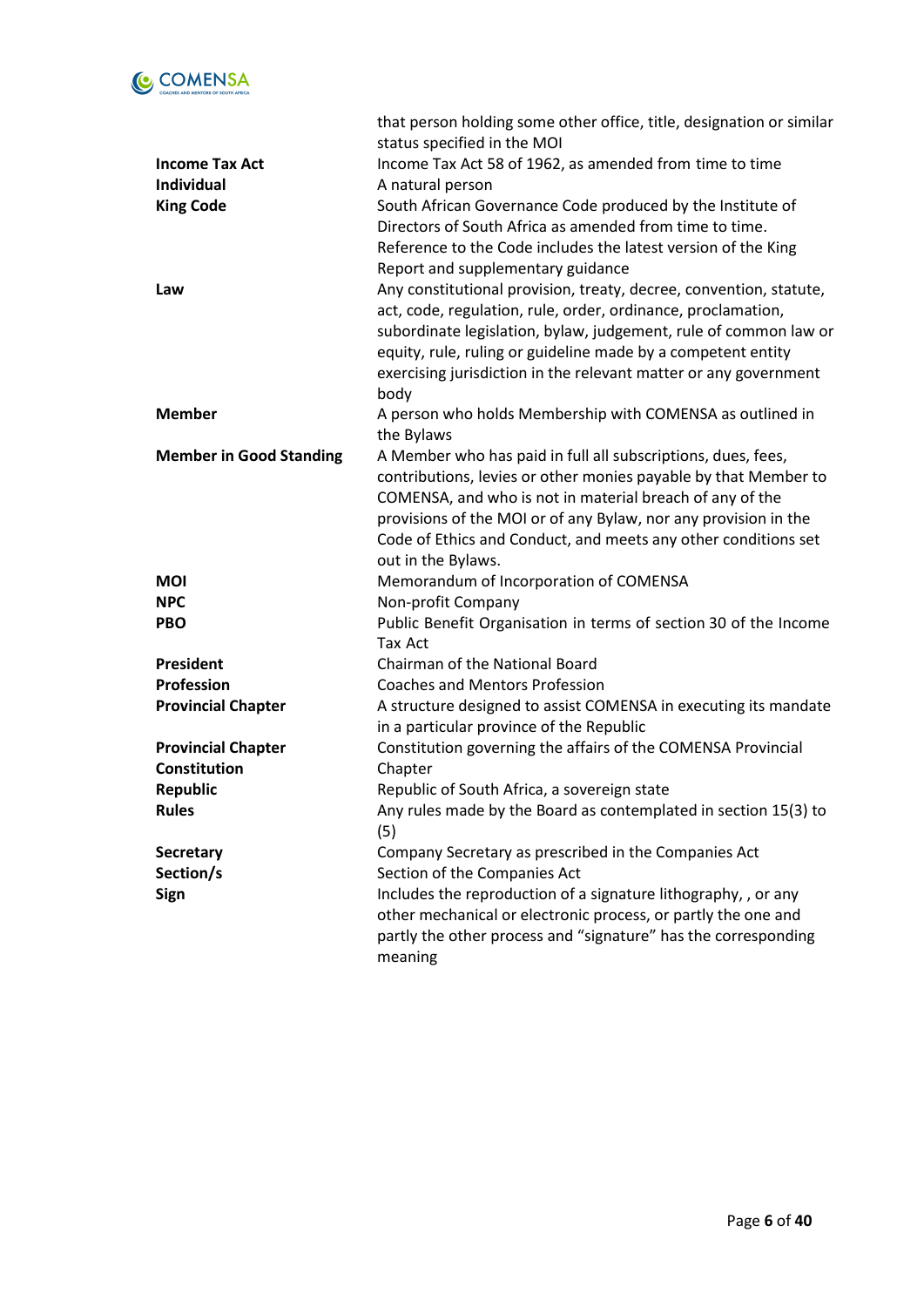

### **B. INTRODUCTION**

#### <span id="page-6-1"></span><span id="page-6-0"></span>**NAME OF COMENSA**

1. Coaches and Mentors of South Africa NPC

#### <span id="page-6-2"></span>**PREAMBLE**

- 2. COMENSA is the national professional representative body of Coaches and Mentors in the Republic of South Africa. As such it has a governance charter enshrined in its Bylaws, Code of Ethics and Conduct and practice standards that contain principles agreed to by all Members. These principles guide coaching and mentoring work in practice.
- 3. COMENSA is a non-profit organisation which carries out its activities with an altruistic and philanthropic intent, in the interest of the greater good.

#### <span id="page-6-3"></span>**INCORPORATION OF COMENSA**

- 4. COMENSA is incorporated as a Non-profit Company (registration number 2005/017895/08) with Members, as defined in the Companies Act.
- 5. COMENSA is classified as a Public Benefit Organisation in terms of section 30 of the Income Tax Act.
- 6. COMENSA is governed by:
	- 6.1. The unalterable provisions of the Companies Act applicable to NPCs;
	- 6.2. the alterable provisions of the Companies Act that are applicable to non-profit companies, subject to any limitation, extension, variation or substitution set out in this MOI. If the provisions of this MOI are in any way inconsistent with the unalterable provisions of the Companies Act, the provisions of the Companies Act shall prevail;
	- 6.3. The provisions in the King Code; and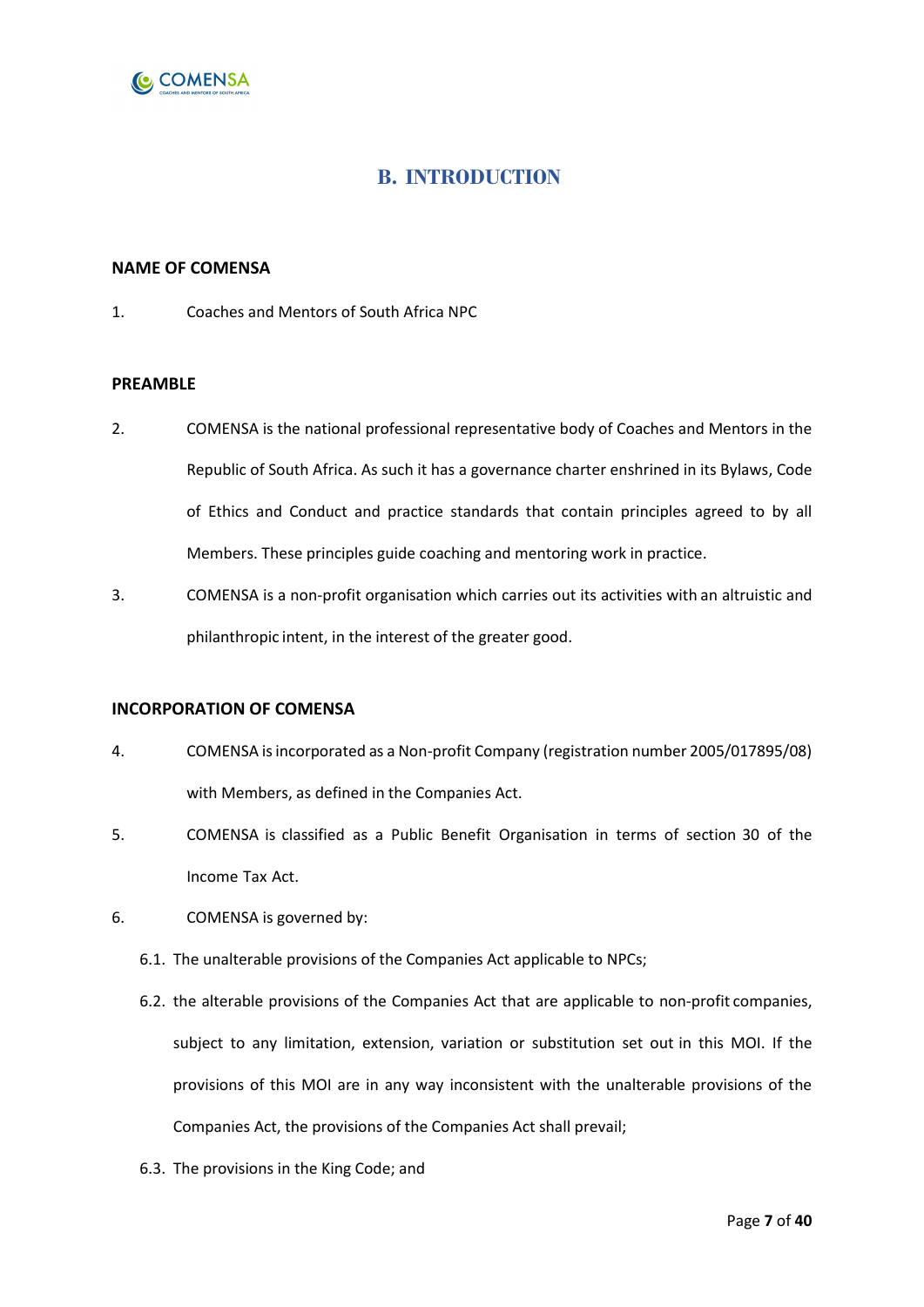

6.4. This MOI.

#### <span id="page-7-0"></span>**LEGAL PERSONA**

7. COMENSA is a body corporate with perpetual succession, capable of suing and being sued in its own name and performing such acts as are necessary for, or incidental to, the achievement of its objectives, the exercise of its powers and the performance of its functions and duties under the Constitution or under any statute of the Republic.

#### <span id="page-7-1"></span>**OBJECTS**

- 8. To endeavour to be a recognised body representing and supporting the self- regulation of the coaching and mentoring profession in the Republic.
- 9. To contribute to the development and enhancement of a coaches and mentors profession able to provide high quality services in the interest of the public.
- 10. To promote for the public benefit high levels of skill, knowledge, professional competence and integrity on the part of coaches and mentors.
- 11. To provide a credentialing process for coaches and mentors, with a view to upholding standards and maintaining the quality of the services provided by the Profession.
- 12. To approve supervisors and training provider programmes, with a view to maintain the quality of services provided by the Profession.
- 13. To promote the study, research and development of the practice of coaching and mentoring, and to publish, disseminate or otherwise make available the useful results of such study or research.
- 14. To encourage adherence to the Code of Ethics and Conduct by coaches and mentors practicing in the Republic and to hold Members accountable against this Code in protecting the interest of the public.
- 15. To raise awareness, and credibility, of coaching and mentoring in the Republic.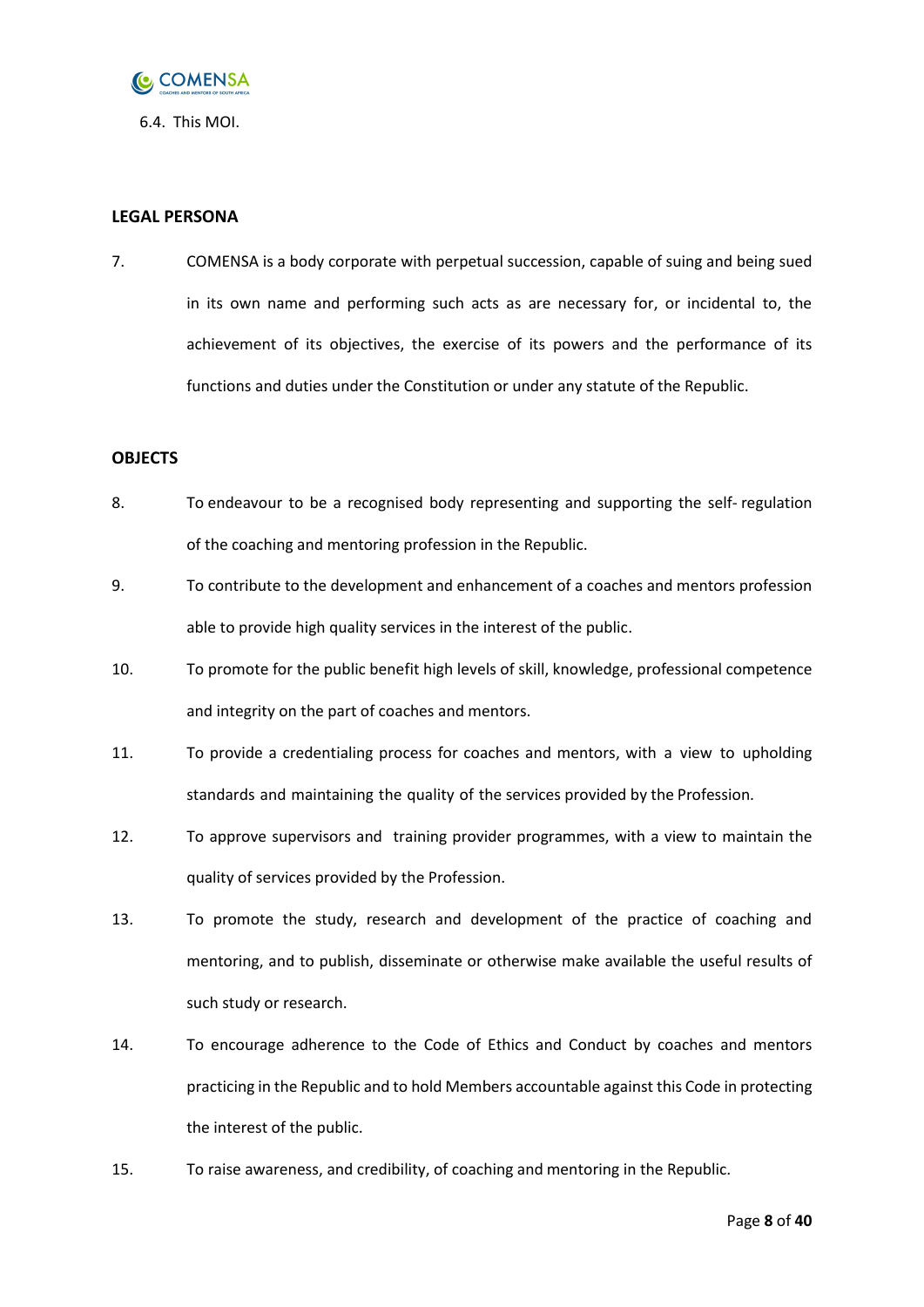- 16. To represent the interests of Members, and the broader profession to government and all other relevant stakeholders, including in all public fora, and to encourage and foster a climate favourable to the recognition and advancement of the profession.
- 17. To provide services, platforms and facilities that benefit Members.
- 18. To provide opportunities for an exchange of knowledge, experience and views amongst the Membership and related organisations.
- 19. To foster strong relationships and strategic alliances with likeminded associations where appropriate in the interest of the Members and the public.

#### <span id="page-8-0"></span>**POWERS**

- 20. Without limiting its capacities at law as a non-profit company, COMENSA shall have the following powers for pursuing its objects:
	- 20.1. To open bank accounts through which COMENSA may transact in the execution of its activities.
	- 20.2. To acquire, hold or dispose of all or any part of any property, undertaking, or interest of any nature in any business.
	- 20.3. To enter into any contract or incur or assume any obligation, borrow or raise money, obtain any form of credit or finance, and to give guarantees and indemnities, and mortgage or charge any of the property or assets of COMENSA as security for the obligations related to any of COMENSA's activities.
	- 20.4. To invest surplus funds of COMENSAs in any investments of any description whatsoever, whether or not carrying any liability (contingent or otherwise), and to delegate power to operate COMENSA's investment portfolio to appropriately qualified investment managers.
	- 20.5. To publish, in any manner or medium, material of interest to Members or of relevance to any aspect of COMENSA's objects or activities.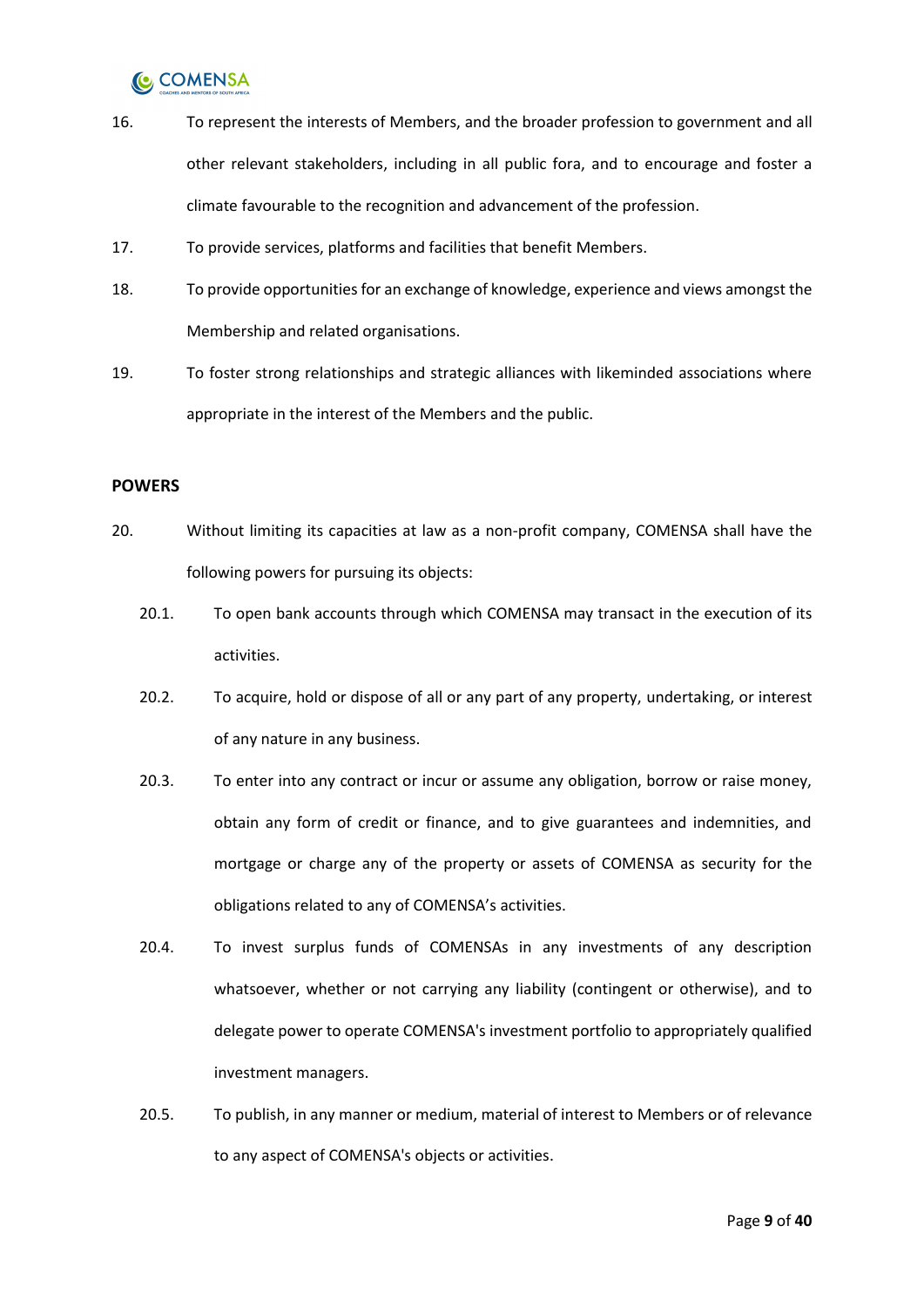- 20.6. To establish and support any subsidiary which may advance the objects of COMENSA.
- 20.7. To co-operate with other bodies or organisations, or to engage in joint activities of any kind, which may advance the objects of COMENSA.
- 20.8. To, where appropriate, rely on the outcome of disciplinary processes of related professional or statutory bodies, where a Member has dual membership.
- 20.9. To exercise any power of COMENSA for any consideration of any kind or for no consideration and to do so in any part of the world.
- 20.10. To do all such other lawful things in pursuance of the objects of COMENSA.
- <span id="page-9-0"></span>21. COMENSA must not, directly or indirectly, pay any portion of its income or transfer any of its assets, regardless of how the income or asset was derived, to any person who is or was an incorporator of COMENSA, or who is a Member or Director, or person appointing a Director of COMENSA except:
	- 21.1. as reasonable remuneration for goods delivered or services rendered to, or at the direction of, COMENSA;
	- 21.2. as reasonable payment of, or reimbursement for, expenses incurred to advance a stated object of COMENSA;
	- 21.3. as a payment of an amount due and payable by COMENSA in terms of a bona fide agreement between the COMENSA and that person or another party;
	- 21.4. as a payment in respect of any rights of that person, to the extent that such rights are administered by COMENSA in order to advance stated objects of COMENSA;
	- 21.5. in respect of any legal obligation binding on COMENSA.
- 22. COMENSA must apply all its assets and income, however derived, to advance its stated objects, as set out in this MOI.
- <span id="page-9-1"></span>23. COMENSA may pay salaries, gratuities and pensions and establish pension schemes in respect of its officers and employees other than Members or Directors.
- 24. COMENSA must apply all of its assets and income, however derived, to advance its stated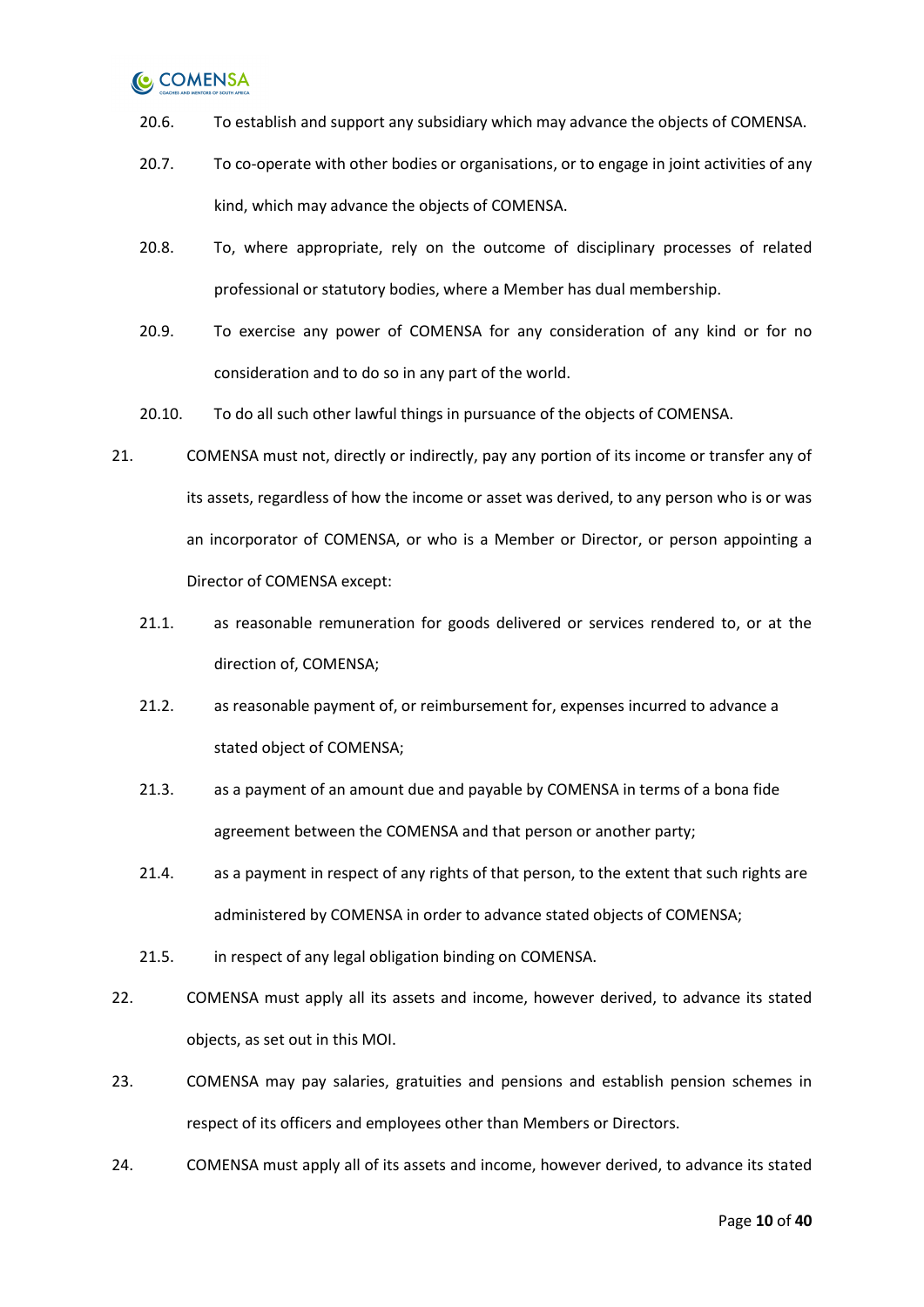

objects, as set out in this MOI; and no portion thereof shall be paid or transferred directly or indirectly, by way of dividend, bonus or otherwise however, to the Members of COMENSA or to its controlling or controlled company – provided nothing herein contained shall prevent the payment in good faith of reasonable remuneration to any officer or servant of COMENSA or to any Member thereof in return for any services actually rendered to COMENSA.

#### <span id="page-10-0"></span>**LIABILITY**

- 25. The liability of Members is limited.
- 26. Every Member undertakes to contribute an amount not exceeding the equivalent of 50% of one year's subscription to the coffers of COMENSA, in the event of its being wound up while the person is a Member, if required for:
	- 26.1. payment of the debts and liabilities of the Company; and
	- 26.2. payment of the costs, charges and expenses of winding up.

#### <span id="page-10-1"></span>**RULES AND AMENDMENT OF THE MOI AND RULES**

- 27. The Board may make, amend or repeal any necessary or incidental Rules relating to the governance of COMENSA by publishing a copy of these Rules and by sending notice thereof by registered post (to any address, within the Republic supplied by the Member to COMENSA) or by electronic transmission (to any electronic address supplied by the Member to COMENSA) to each of the Members and by filing a copy of the Rules with the Commission. Any Rules published in this manner take effect on the date specified in that Rule and shall be subject to ratification by the Members as set out in section 15(4)(c)(ii).
- 28. The Board may propose to amend any of the provisions of this MOI and the Members may by way of special resolution adopt such amendments.
- 29. A notice of the proposed alterations to the MOI shall be sent to each Member by registered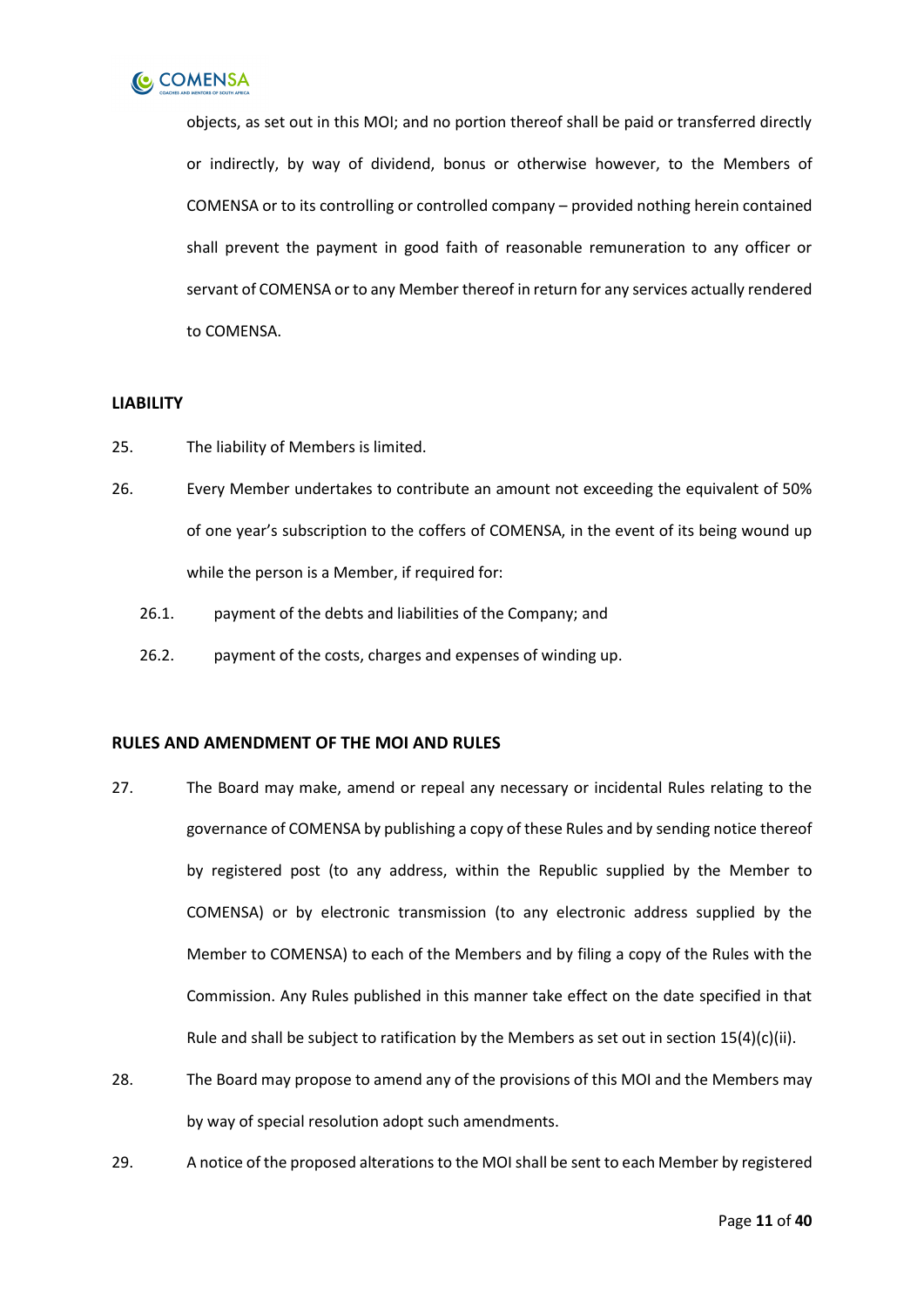

mail or by electronic transmission at least 15 (fifteen) Business Days before the meeting at which the special resolution to amend the provisions of the MOI is to be passed.

- 30. The Board shall ensure that a copy of any amendments that have been made to the MOI have been provided to the Commissioner for the South African Revenue Service within 30 (thirty) days of having effected such amendments.
- 31. The Board, or a person authorised by the Board, may alter the MOI or the Rules to correct any patent errors (spelling, punctuation, grammar or similar defects on the face of the document) by publishing a notice of the alteration, on its website or in any other manner required or permitted by the Rules and by filing a notice of the alteration with the Commission.
- <span id="page-11-3"></span>32. No amendments to the MOI shall be made which will:-
	- 32.1. allow any income or other funds or other assets of COMENSA to be applied for a purpose which does not promote the achievement of the objects of COMENSA; or
	- 32.2. amend this clause [32](#page-11-3) in any manner which would give any proprietary or similar interest in COMENSA's income or other funds or other assets to any Individual or any incorporated entity contrary to the provisions of the Income Tax Act.

#### <span id="page-11-0"></span>**OPTIONAL PROVISIONS OF THE COMPANIES ACT**

33. COMENSA does not elect, in terms of section 34(2), to comply voluntarily with the provisions of chapter 3 of the Companies Act.

### **C. MEMBERSHIP**

#### <span id="page-11-2"></span><span id="page-11-1"></span>**MEMBERSHIP ELIGIBILITY AND ADMISSION**

34. COMENSA maintains at its registered office a register of Members of COMENSA as required by the Companies Act. The register of Members shall be open to inspection, only at the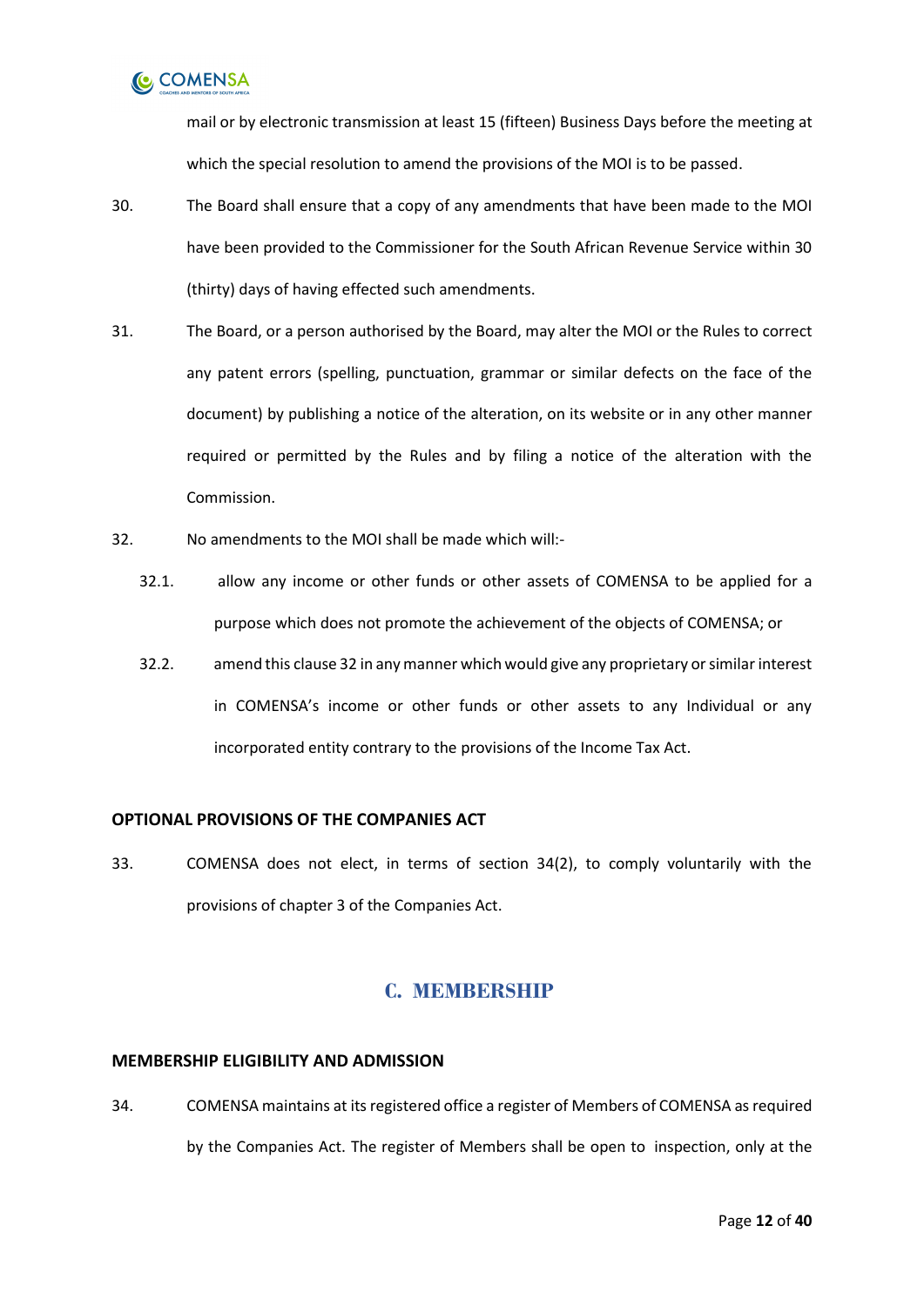

registered office, as provided in the Companies Act. The register of Members, or any part thereof, may not be distributed in hard copy or electronically to any person or entity, who is not entitled thereto in relation to their position within the COMENSA structures in the execution of their duties.

- 35. COMENSA shall have such classes of Members, as determined from time to time by the Board and outlined in the Bylaws.
- 36. A Member shall be an individual, natural person who accepts Membership of COMENSA in a specific class of Membership upon the invitation of the Board or who applies for Membership and in COMENSA's sole discretion, is accepted as a Member of COMENSA in a specific class of Membership.
- 37. Rules for and the basis of eligibility to a class of Membership shall be as recorded in such rules as the Board may from time to time adopt.
- 38. Notwithstanding the contents of such rules, the ultimate decision and sole discretion in the admission of individuals to Membership shall vest in COMENSA.
- 39. Application for Membership shall be on such form as COMENSA may prescribe from time to time, and COMENSA shall carry out such checks, and may require such supporting documentation as the Board in their sole discretion may decide from time to time.
- 40. Every Member shall pay to COMENSA a joining or application fee and an annual subscription of such amount as may for the time be prescribed by the Board. The said subscription shall be due upon admission to Membership and thereafter within 30 (thirty) days of date of invoice from COMENSA to a Member.
- 41. No person who shall have been a Member of COMENSA, and ceased to be such by virtue of her not being in good standing, shall be eligible for re-admission, with her Membership history intact, until she shall have paid all arrear subscriptions, dues, assessments or other indebtedness (if any) due by her to COMENSA at the date when former Membership ceased.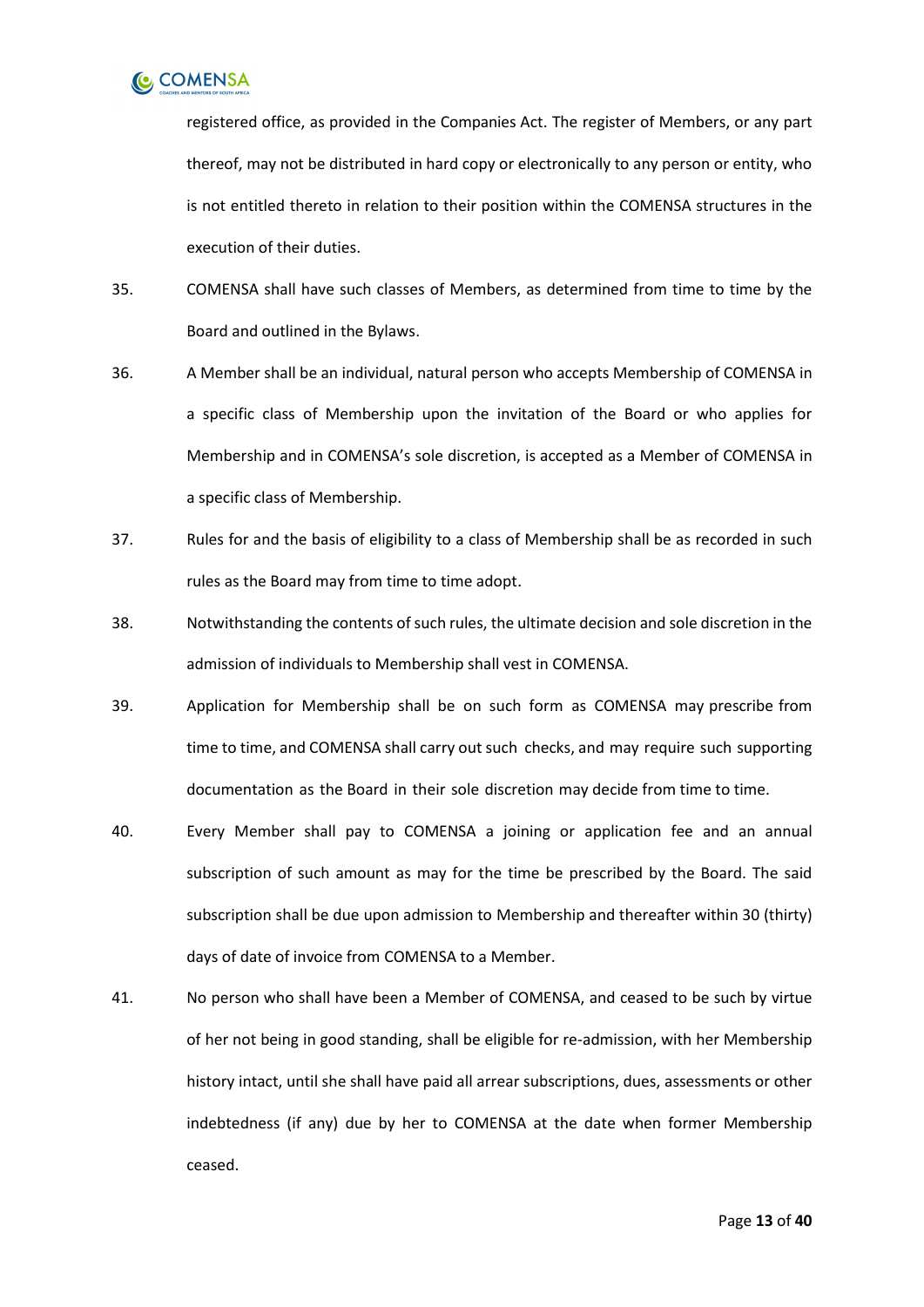

42. A person who seeks re-admission, without paying his arrear Membership subscription, will not be recognised as a long serving Member, but shall be re-admitted as a new Member. Such re-admission can only take effect once all other outstanding fees, such as fees charged for services, have been paid in full.

#### <span id="page-13-0"></span>**DURATION OF MEMBERSHIP**

43. Every Member shall remain a Member until his Membership is terminated in accordance with the provisions hereinafter contained.

#### <span id="page-13-1"></span>**MEMBERSHIP FEES**

- 44. Each Member of COMENSA required to pay a fee, pays an annual Membership fee (the 'Membership fee') for a 12-month period, renewable on the anniversary of his joining date.
- 45. The Board determines the Membership fee, and such fee shall be ratified by Members at the AGM.
- 46. Membership benefits shall be defined by the Board from time totime.

#### <span id="page-13-2"></span>**TERMINATION OF MEMBERSHIP**

- 47. Membership of COMENSA is ipso facto terminated if the Member:
	- 47.1. resigns his Membership. The Member shall tender his resignation in writing to COMENSA.
	- 47.2. is being sequestrated, whether such sequestration is provisional, final, voluntary or otherwise;
	- 47.3. is in default of any subscription, dues, assessment or other indebtedness to COMENSA and remain in default for a period of ninety (90) days after written notification to him advising him of such default; or
	- 47.4. dies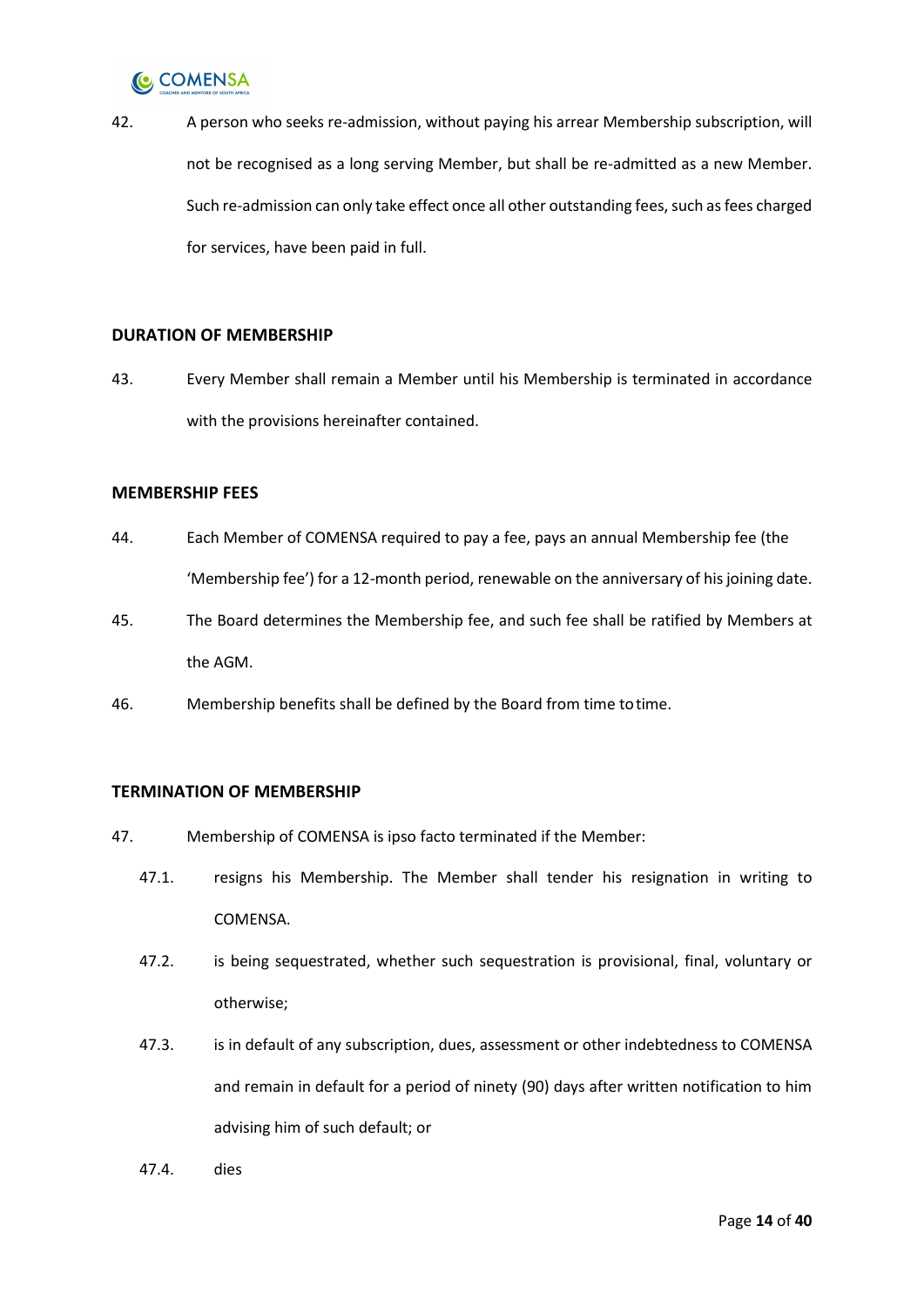- <span id="page-14-2"></span>48. The Board shall have the power to censure, suspend or expel any Member for conduct which it considers to be prejudicial to COMENSA provided that due and fair process, as determined by the Board from time to time, has been followed.
- 49. When Membership is terminated in terms of clause [48,](#page-14-2) written notice of such termination shall be sent to such a Member advising him of such termination.
- 50. A person whose Membership has been terminated shall immediately, at the same time of resigning or receiving notification of termination, cease to use any COMENSA marks, logos, certificates that may have been issued to him, as well as cease to refer to himself a Member or Credentialed Member of COMENSA on all platforms including, but not limited to, his curriculum vitae, stationary, websites and social media platforms.
- 51. A person whose Membership shall have been terminated in accordance with this MOI, may apply for reinstatement in the case of a resignation or lodge an appeal in accordance with the Code of Ethics and Conduct.
- 52. Upon termination of Membership, paid-up fees shall not be refundable, be it in full or prorata.
- 53. A person whose Membership has been terminated remains liable for all amounts that may at the date of termination of Membership be due by the Member to COMENSA.

#### <span id="page-14-0"></span>**APPEALS AGAINST MEMBERSHIP REFUSAL**

54. Any person refused Membership may appeal. The procedure for appeals is set out in the Bylaws.

#### <span id="page-14-1"></span>**READMISSION TO MEMBERSHIP**

55. The Board will reinstate to Membership a person who has shown cause that they should be reinstated in a manner as described in the Bylaws.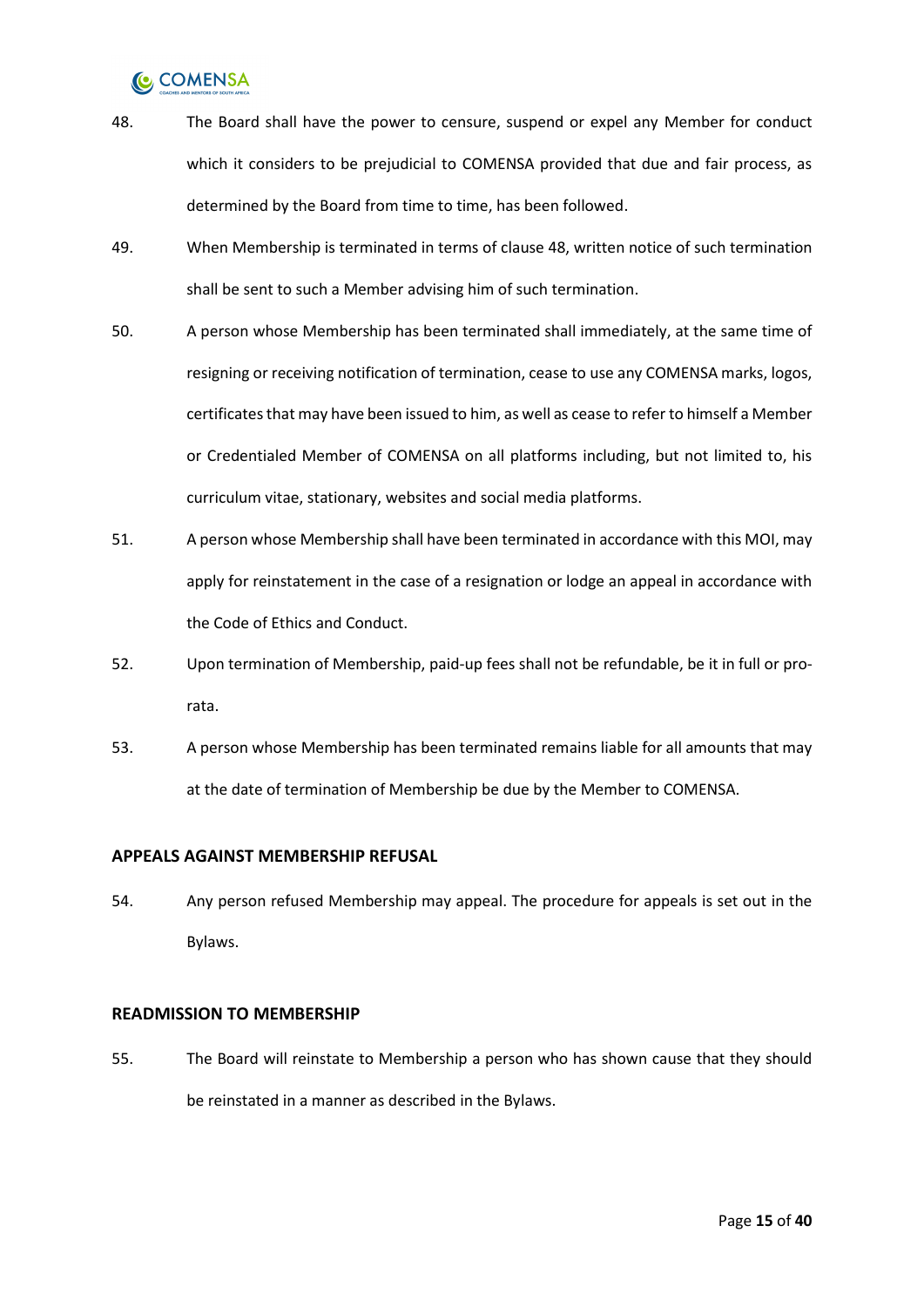

#### <span id="page-15-0"></span>**RIGHTS OF MEMBERS**

- 56. As contemplated in Item 4 (1) of Schedule 2 of the Companies Act, COMENSA has Members, who are in either of two classes, being voting and non-voting Members, respectively.
- 57. Each Member entitled to vote (as defined according to the Membership class she belongs to) has an equal vote in any matter to be decided by Members.
- 58. Members in good standing (excluding Individual Non-Voting Members) have the right to elect office-bearers to the Board and their respective Provincial Chapter Committees.
- 59. The rights and benefits of Membership shall not be transferable and shall terminate upon resignation, expulsion, or death.
- 60. COMENSA has regard for each of the Members' rights not to be unfairly discriminated against, as provided in section 9 of the Constitution of the Republic.

#### <span id="page-15-1"></span>**RECORD DATE FOR EXERCISE OF MEMBER RIGHTS**

61. If, at any time, the Board fails to determine a Record Date, the Record Date for participating in and voting at a General Meeting is the latest date by which COMENSA is required to give Members notice of that meeting.

### **D. GENERAL MEETINGS**

#### <span id="page-15-3"></span><span id="page-15-2"></span>**TYPES OF GENERAL MEETINGS**

- 62. An Annual General Meeting (AGM) must be held once a year.
- 63. Special General Meetings may be called by either the Board or Members to discuss matters that cannot stand until the next AGM. The right of Members to requisition a General Meeting is set out in section 61(3).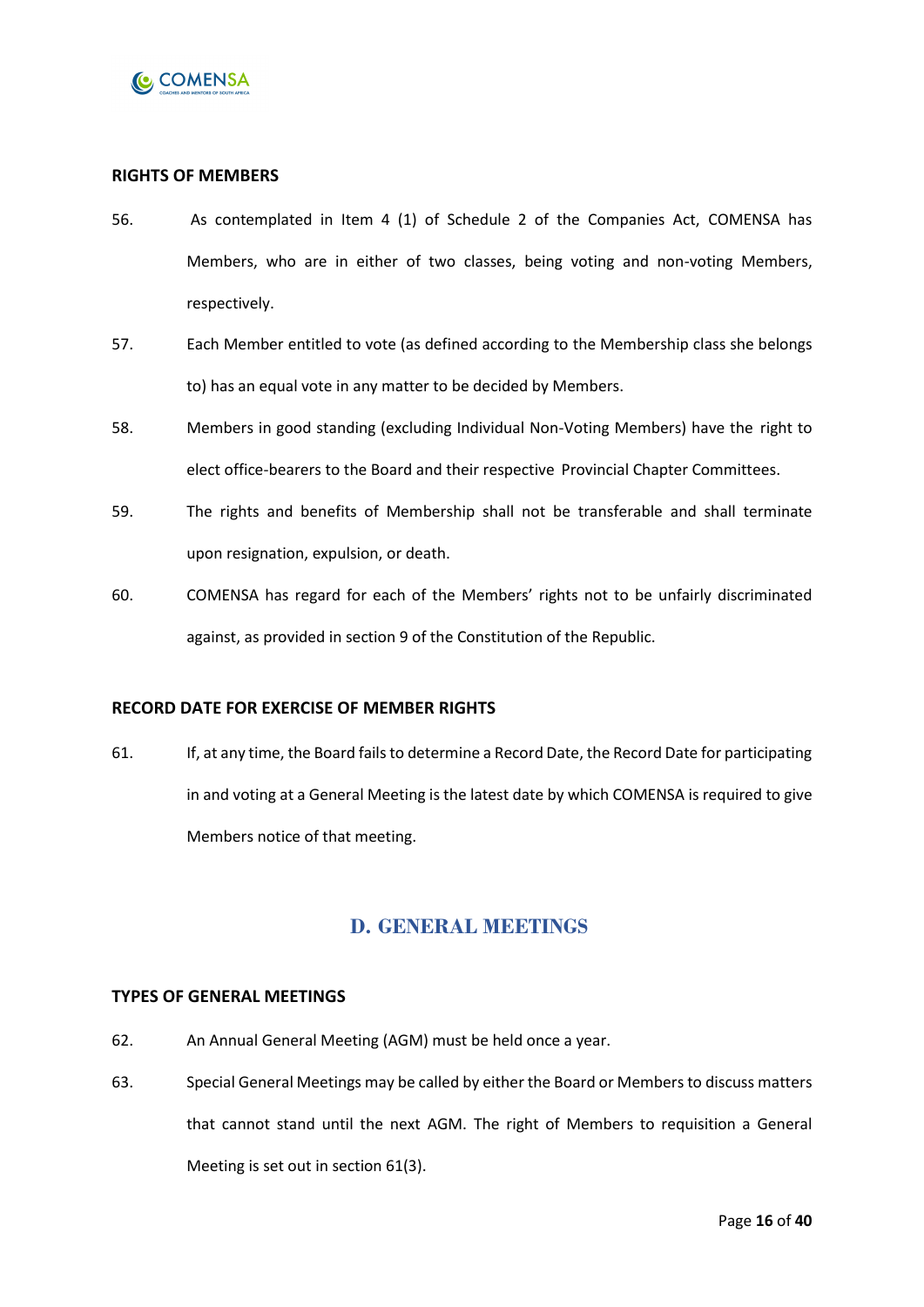

64. Every Member who is established prior to the commencement of the meeting as being a Member in good standing, and entitled to vote based on their Membership class, shall be entitled to attend in person or by proxy and vote at a General Meeting of COMENSA.

#### <span id="page-16-0"></span>**ANNUAL GENERAL MEETINGS**

- <span id="page-16-1"></span>65. COMENSA must hold an AGM within 15 (fifteen) months of the previous AGM held, but not later than 5 months of the end of its financial year.
- 66. The Board shall convene the AGM at such place and time as the Board may decide. This includes the option to hold face-to-face meetings, or virtual meetings, or the combination thereof.
- 67. The Board may cancel any AGM that it convenes by giving not less than 48 hours' notice to those Members entitled to notice of the meeting, but remains bound to ensuring an AGM takes place as contemplated in clause [65.](#page-16-1)
- <span id="page-16-3"></span><span id="page-16-2"></span>68. The business of an AGM must, as a minimum, include the following, even if not referred to in the notice of meeting:
	- 68.1. Confirmation of the minutes of the previous AGM and any subsequent General Meetings of Members.
	- 68.2. Matters arising from the minutes contemplated in clause [68.1.](#page-16-2)
	- 68.3. The President's annual report.
	- 68.4. Consideration of the Annual Financial Statements for the immediate preceding financial year.
	- 68.5. Reports on the activities of committees with statutory and/or strategic obligations.
	- 68.6. Consideration of the report of the External Auditors.
	- 68.7. Appointment of an External Auditor for the ensuing year and fixing their remuneration.
	- 68.8. Appointment of Directors to fill vacancies on the Board.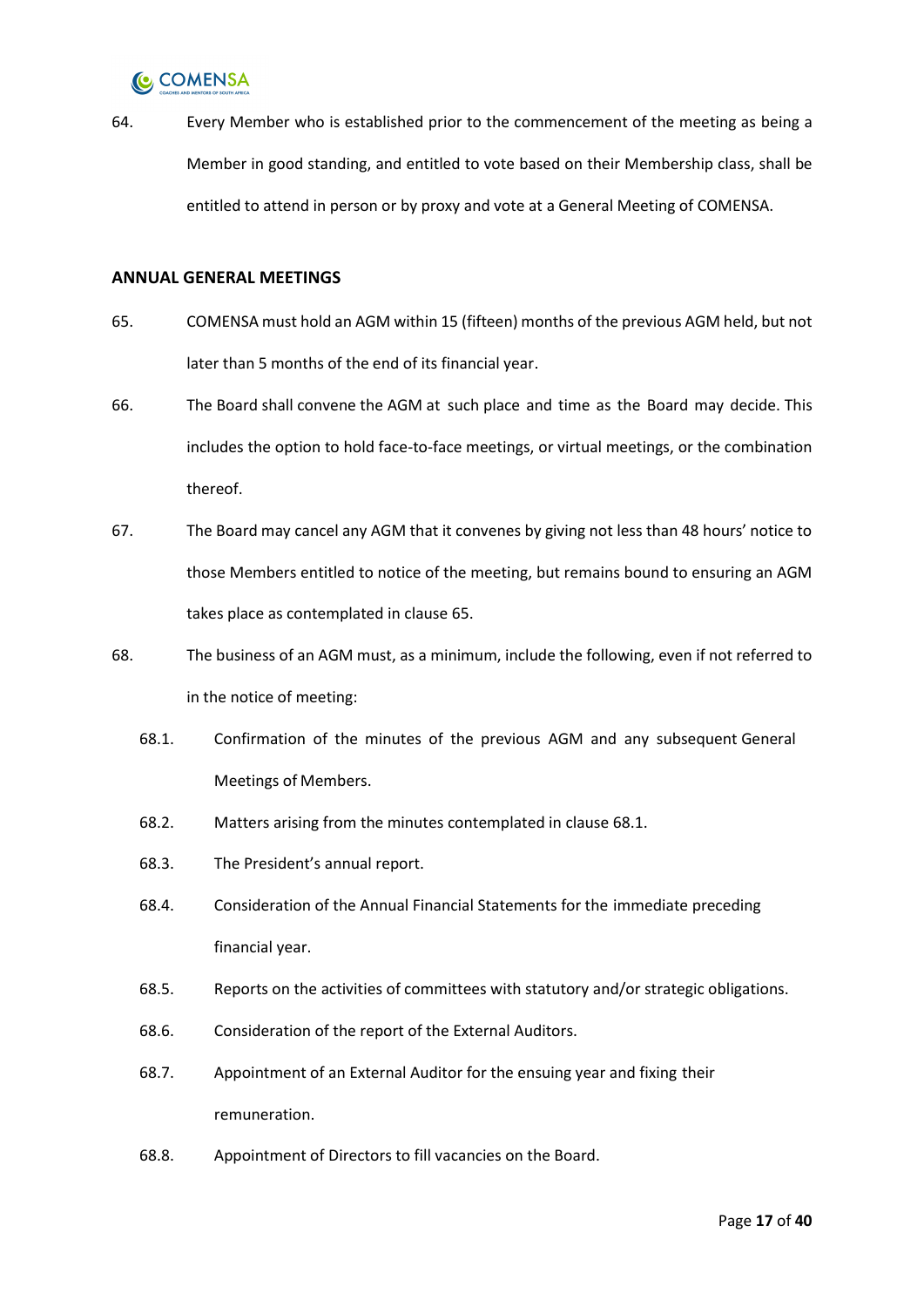

#### <span id="page-17-0"></span>**SPECIAL GENERAL MEETING**

- 69. The Board shall have the power at any time to call Special General Meetings to deal with specific matters requiring the approval of Members.
- 70. The Board must call and arrange to hold a general meeting in a manner as described in the Bylaws on the request of:
	- 70.1. any four Directors; or
	- 70.2. at least 10% of the Members entitled to vote at the General Meeting.
- 71. The notice calling the Special General Meeting shall be sent to every Member within thirty days of receipt of the request and such meeting shall be held no later than sixty days following receipt of the request at such place, date and time as the Board may determine.
- 72. Should fewer than twenty Members in good standing be personally present at the commencement of a duly constituted Special General Meeting called at the request of Members, the meeting shall not be adjourned in terms of clause [88,](#page-19-1) but shall be dissolved.

#### <span id="page-17-1"></span>**FREQUENCY AND NOTICE OF MEETINGS**

- 73. Notice of a General Meeting must be given to all Members entitled to vote and must contain all the information and be sent in a manner as described in the Bylaws.
- 74. COMENSA must deliver a notice of each General Meeting (including an AGM) at least 15 (fifteen) Business Days before the date of the meeting in the manner and form as prescribed by section 62(3) of the Companies Act to all of the Members of COMENSA as at the Record Date for the meeting.
- 75. The authority of the Board to determine the location of any General Meeting, and the authority of the COMENSA to hold any such meeting in the Republic or in any foreign country, as set out in section 61(9) is not limited or restricted by this MOI.
- 76. The authority of COMENSA to conduct a General Meeting entirely by electronic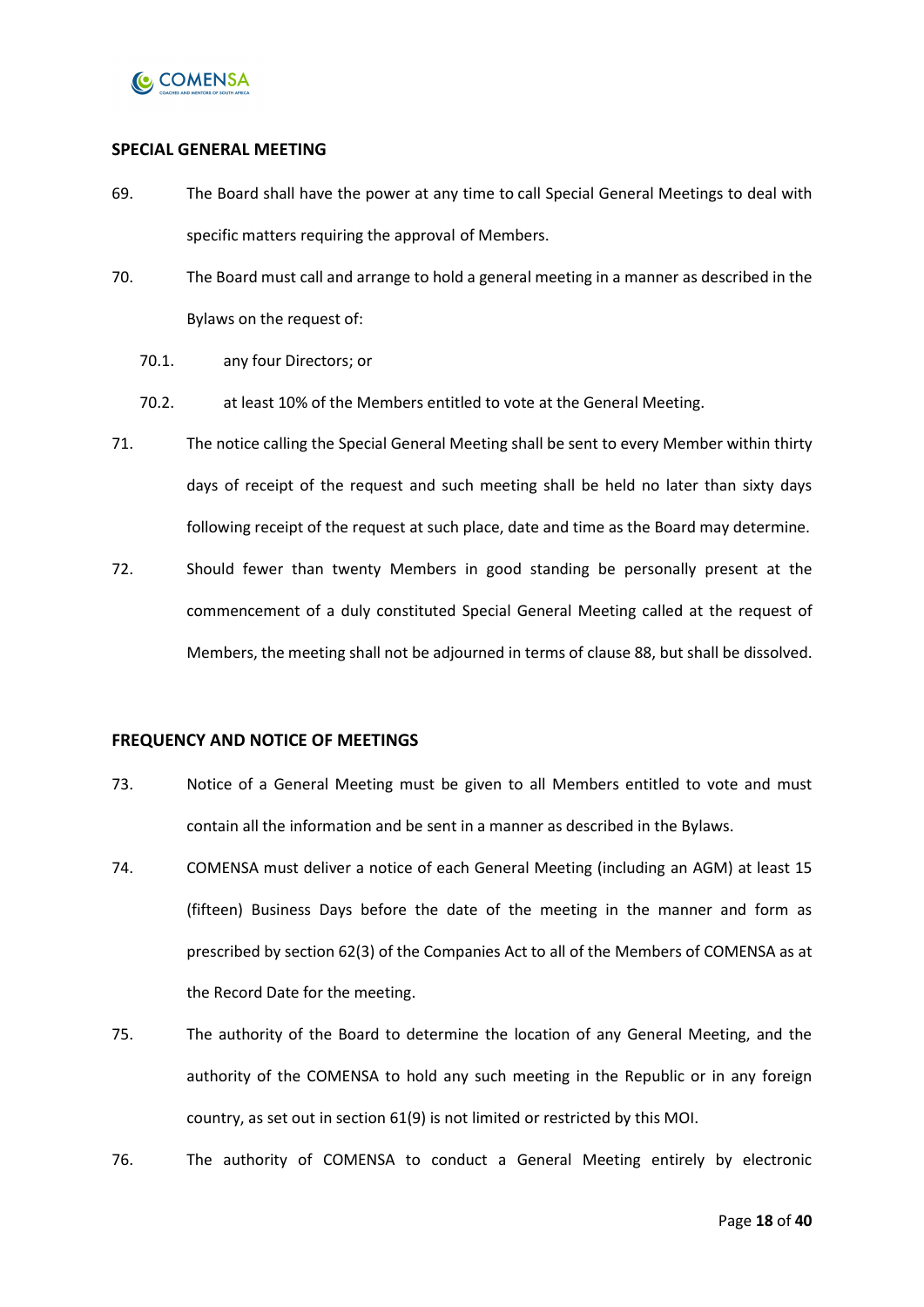

communication, or to provide for participation in a General Meeting by electronic communication, as set out in section 63 of the Companies Act, is not limited or restricted by this MOI. COMENSA may, from time to time, provide for Members to participate in General Meetings by way of electronic communication, in the event of which COMENSA shall communicate this to Members in advance of the General Meeting as required by section 63 of the Companies Act.

- 77. Provided that the Board has taken reasonable steps to give notice of a General Meeting, the accidental omission to give and/or the accidental giving of a defective notice (provided that by reason of such defect it is not misleading) of a General Meeting to, or the nonreceipt of such notice by, any Member entitled to receive notice shall not invalidate the proceedings of that General Meeting.
- 78. Notice of a General Meeting must include copies of all documents to be tabled for discussion at the meeting.

#### <span id="page-18-0"></span>**APPOINTMENT OF PROXIES**

- 79. A Member entitled to attend and vote at a meeting shall be entitled to appoint a proxy to attend, speak and vote on behalf of the Member.
- 80. The right of a Member of COMENSA to appoint persons concurrently as proxies, as set out in section 58 (3)(a), is limited to the proxy holder being a Member of COMENSA and only one proxy attending and voting at the meeting.
- 81. Every proxy shall continue in force for the particular meeting for which it is given and for every adjournment thereof.
- 82. The name of the Member appointed to act as such proxy holder shall be filled in the handwriting of the Member signing the proxy or signed with a secure electronic signature. The format of the instrument shall be determined by COMENSA.
- 83. The instrument appointing a proxy shall be delivered to the Secretary of COMENSA not less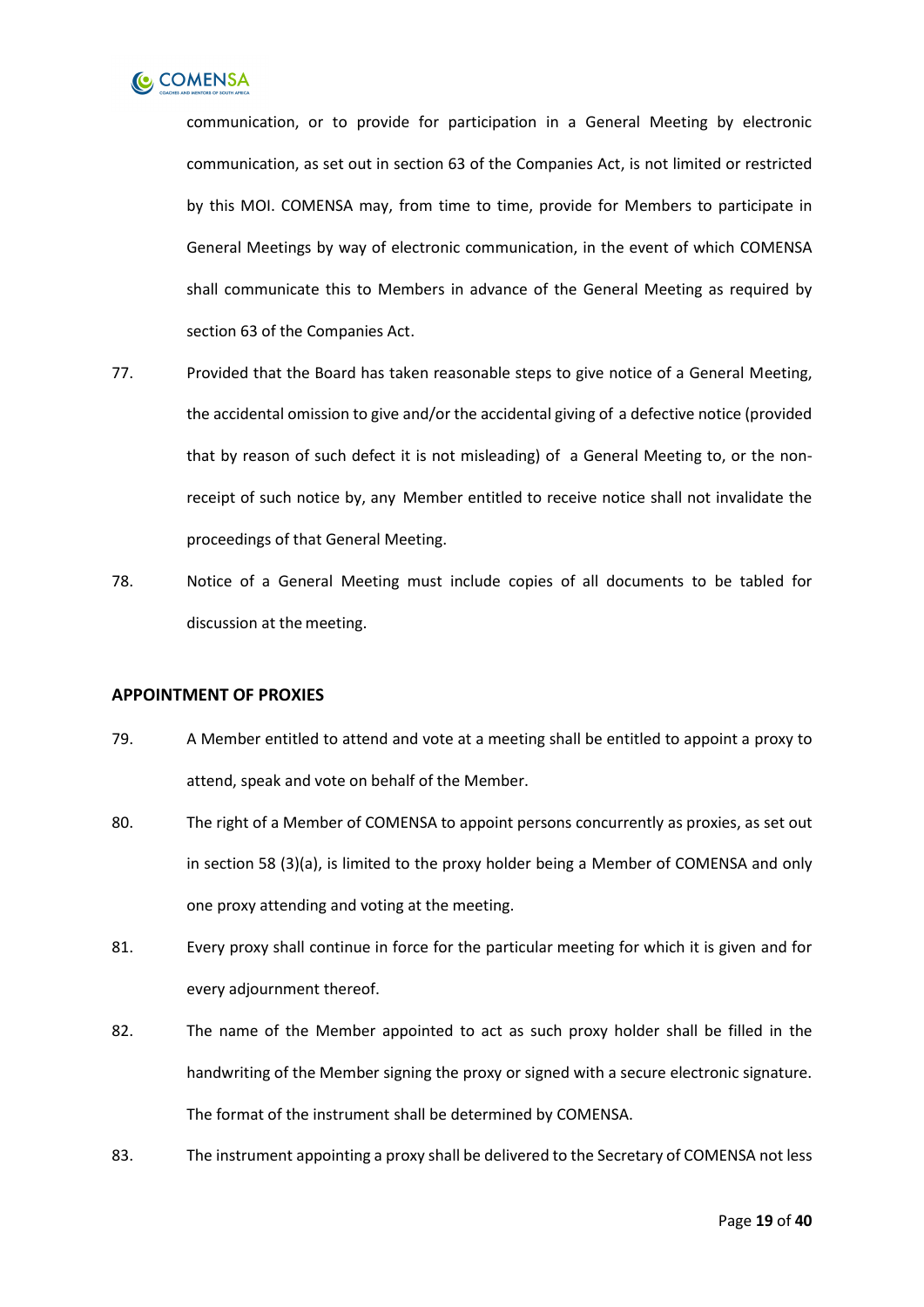

than 48 (forty-eight) hours prior to the hour fixed for the meeting for which the same are intended to be acted upon. If the Member is in default of complying herewith, the instrument of proxy shall not be treated as valid.

- 84. No instrument appointing a proxy is valid after the expiration of 1 (one) year from the date when it was signed, unless so specifically stated in the proxy itself, and no proxy shall be used at an adjourned General Meeting which could not have been used at the original General Meeting.
- 85. A Member's proxy shall not have the authority to further delegate such proxy's powers to another person.
- 86. Unless specifically instructed by the Member, a proxy may vote as he thinks fit.

#### <span id="page-19-0"></span>**PROCEEDINGS, QUORUM AND VOTING AT GENERAL MEETINGS.**

- 87. A General Meeting may not begin until at least 5 (five) Members, who are eligible to vote, are present at the meeting and any matter to be decided at the meeting may not begin to be considered and decided unless at least 5 (five) Members, who are eligible to vote, are present at the meeting at the time the matter is called on the agenda.
- <span id="page-19-1"></span>88. The quorum for a General Meeting of COMENSA is 50 (fifty) Members present in person or by proxy. Should a quorum, consisting of not less than 50 (fifty) Members present in person or by proxy, not be present within one hour from the time appointed for the General Meeting, then the meeting shall be adjourned and a new meeting called for a date not less than fourteen (14) days from the day of the adjourned meeting. At the later meeting, those Members present shall form a quorum, irrespective of their number.
- 89. Any Member may bring before a meeting any matter of business which he considers requires the attention of COMENSA. Notice of such business shall be made to the Secretary at least two (2) weeks before the meeting at which the business is to be discussed, setting out in the notice the nature of the matter and reasons in sufficient detail.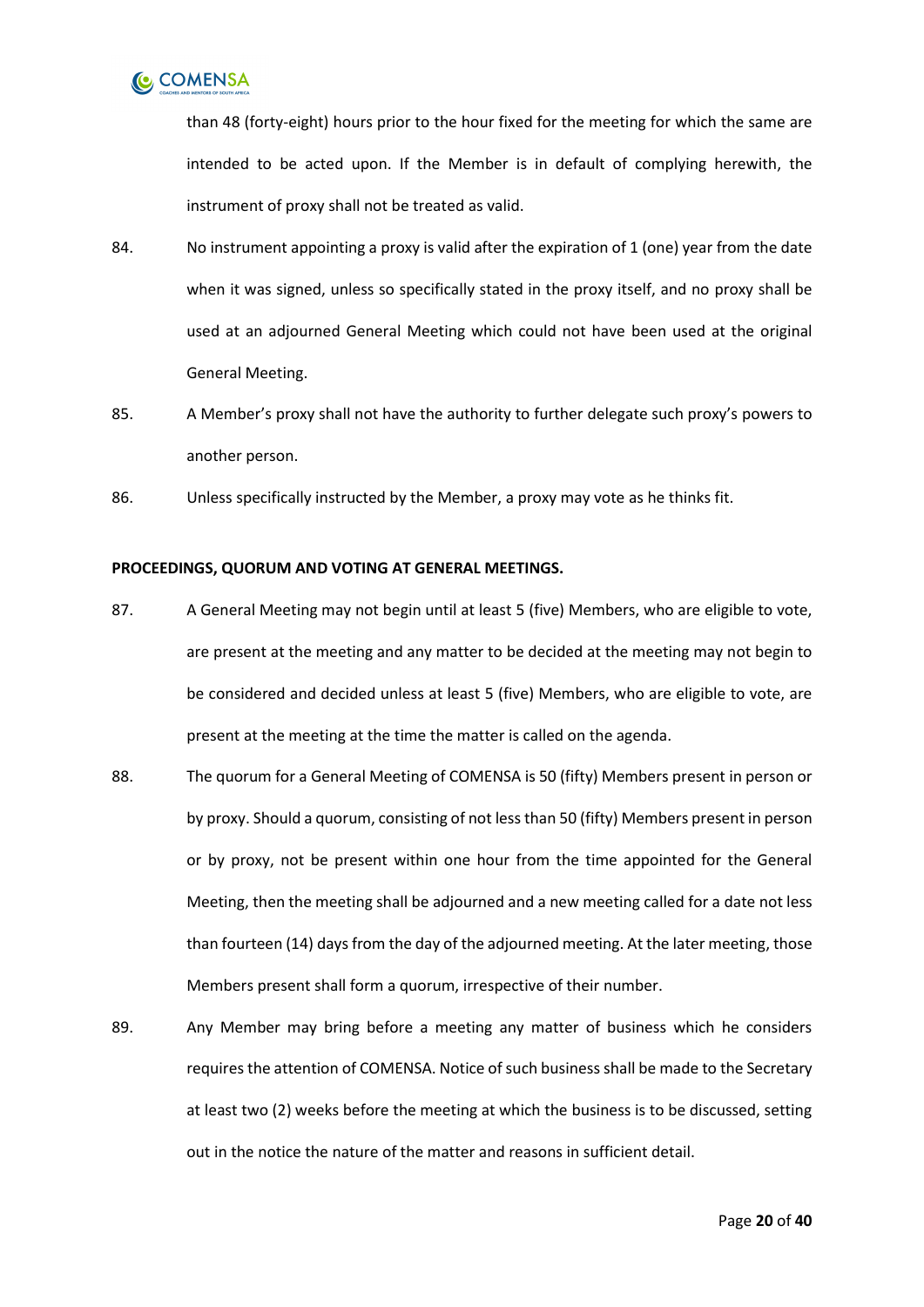- 90. The President presides as Chair at every General Meeting of COMENSA. If the President is unwilling or unable to act as Chair of the General meeting or is not present within fifteen (15) minutes after the time appointed for holding the meeting, the Vice President shall preside as Chair. In the absence of the Vice President, the Board Members present shall elect one of their number to be Chair of the meeting.
- 91. Whether by secret ballot or show of hands, every Member present in person shall have one equal vote, and any Member holding a formal proxy for an absent Member shall have one equal vote in respect of each proxy held. In case of an equality of votes at any General Meeting, whether on a show of hands or upon a secret ballot, the Chairman shall have a casting vote.
- 92. A polled vote must be held on any particular matter to be voted on at a General Meeting if a demand for such a vote is made by at least 5 (five) Members having the right to vote on that matter, either as a Member or a proxy representing a Member.
- 93. At a General Meeting, a declaration by the Chair that a resolution has been carried, or carried by a particular majority, or lost or not carried by a particular majority, and an entry to that effect in the book of proceedings of COMENSA, shall be sufficient evidence of the number or proportion of the votes recorded in favour of or against any such resolution.
- 94. If a poll is duly demanded, it shall be taken in such a manner as the Chairman directs and the result of the poll shall be deemed to be the resolution of the General Meeting at which the poll was demanded. The Chairman of the General Meeting may appoint scrutineers to determine the result of the poll.
- 95. A poll demanded on the question of adjournment, is taken forthwith. A poll demanded on any other question is taken at such time as the Chair of the General Meeting directs and no notice need be given of a poll not taken immediately. The demand for a poll shall not prevent the continuation of a General Meeting for the transaction of any business other than the question upon which the poll has been demanded.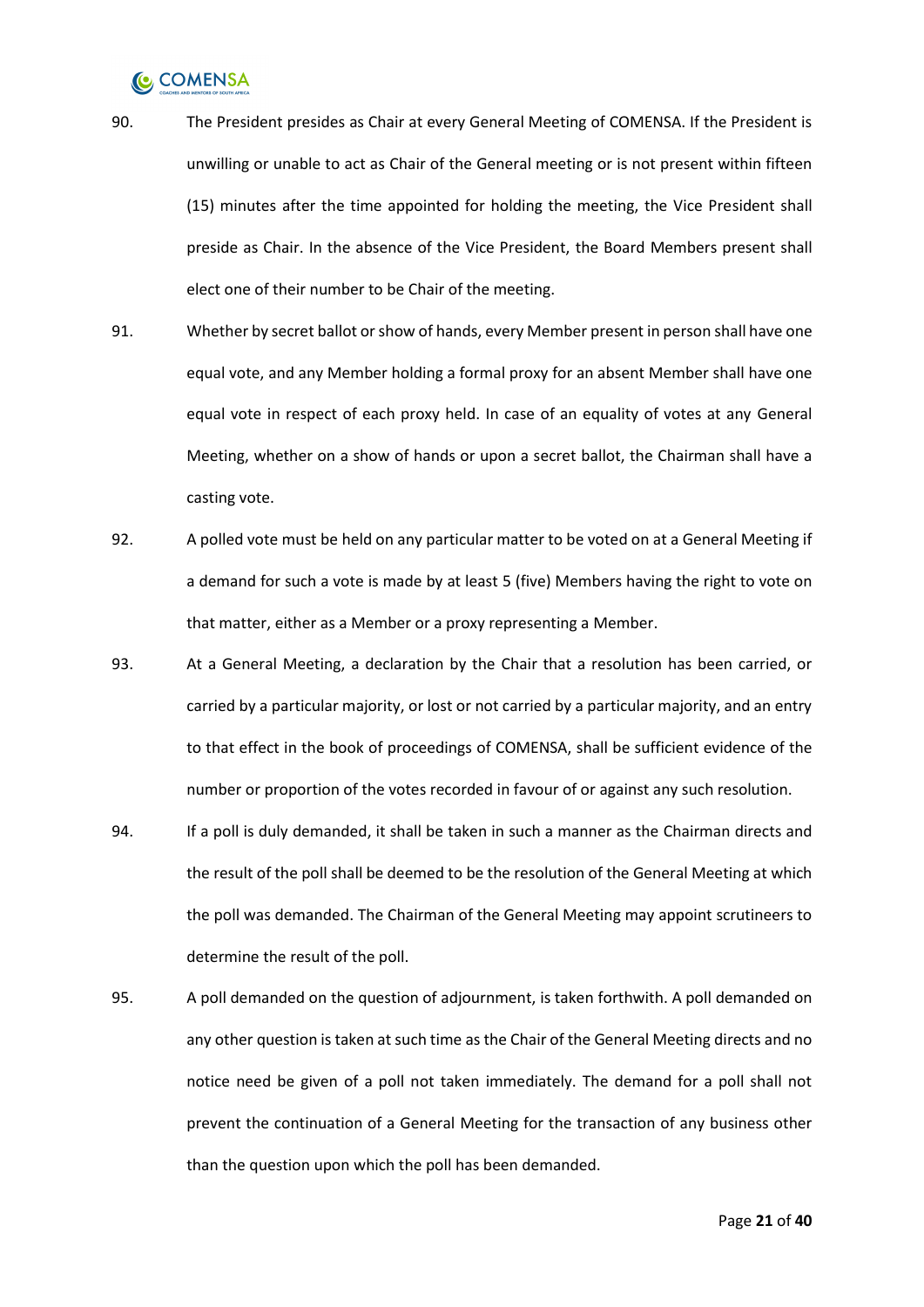

#### <span id="page-21-0"></span>**MEMBERS RESOLUTIONS**

- 96. For an ordinary resolution to be adopted at a General Meeting, it must be supported by more than 50% of the Members who voted on the resolution, as provided in section 65(7).
- 97. For a special resolution to be adopted at a General Meeting, it must be supported by at least 75% of the Members who voted on the resolution, as provided in section 65(9).
- 98. The quorum for both ordinary and special resolutions is as set out in clause [88.](#page-19-1)

### **E. BOARD OF DIRECTORS**

#### <span id="page-21-2"></span><span id="page-21-1"></span>**AUTHORITY OF THE BOARD AND DELEGATION**

- 99. The authority of the Board to manage and direct the business and affairs of COMENSA, as set out in section 66(1) of the Companies Act as well as the COMENSA Board Charter, is not restricted in this MOI. The Board has the power to make any decision in respect of COMENSA which has not been specifically reserved for decision-making by the Members of COMENSA.
- 100. The Board may delegate any of its powers to Board appointed committees consisting of such Board Members or other persons as it deems fit.
- 101. Each committee appointed by the Board must have a documented and approved terms of reference dealing with its composition; role and purpose, functions; delegated authorities; tenure; meeting requirements and procedures and reporting mechanism to the Board.
- 102. The Board or a committee of the Board may delegate to the management of COMENSA any of its powers upon such terms and conditions as is deemed fit.
- 103. Notwithstanding that it may afterwards be discovered that there has been some defect in the appointment or continuance in office of a Director or person acting as a Director, bona fide decisions by the Board or by any person acting in good faith as a Director of COMENSA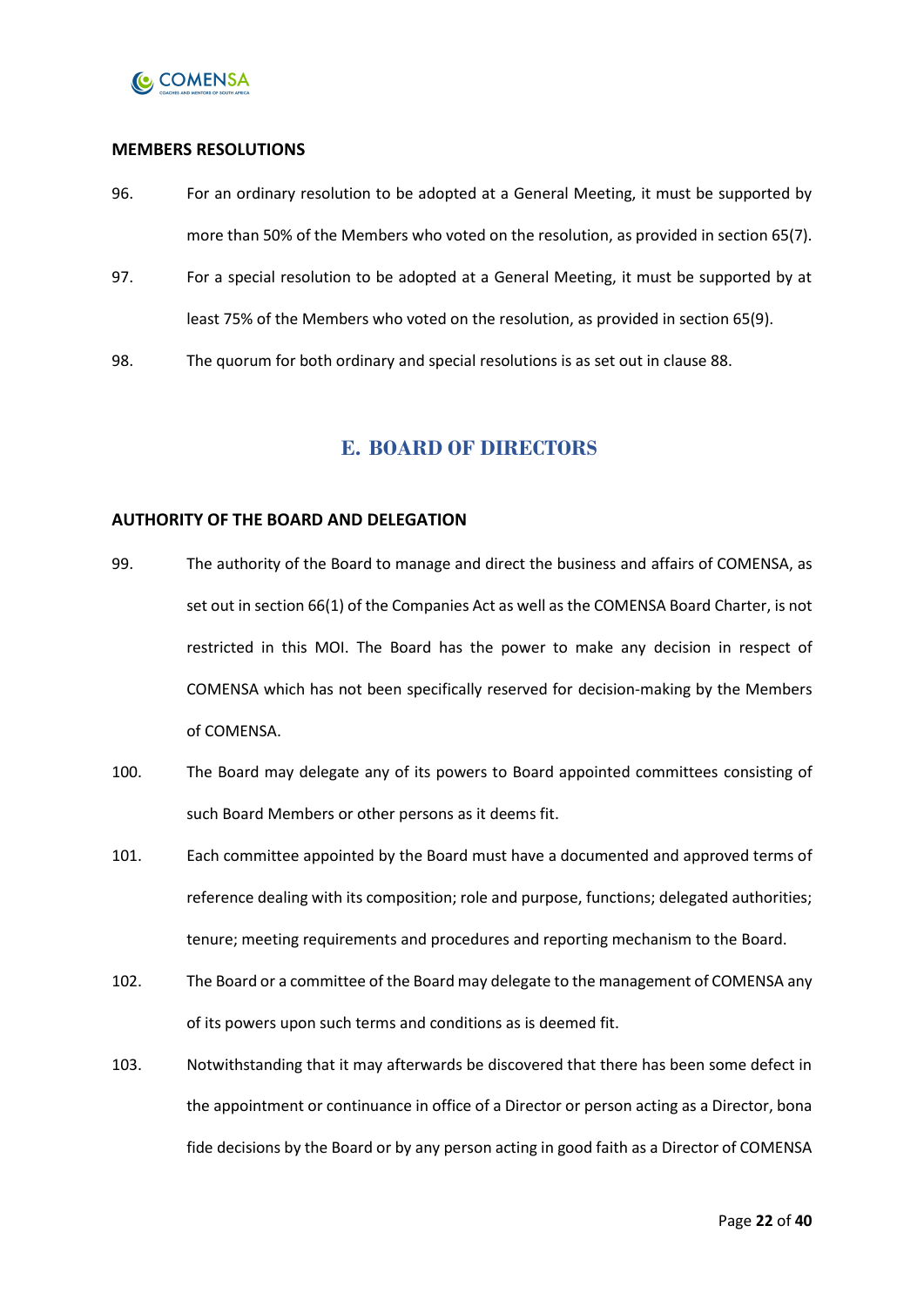

are as valid as if every such person had been duly appointed, were qualified and continued to be a Director or were entitled to vote, as the case may be.

#### <span id="page-22-0"></span>**COMPOSITION OF THE BOARD**

- 104. In addition to satisfying the qualification and eligibility requirements set out in section 69 of the Companies Act, to become or remain a Director of COMENSA, a person must be a Member of COMENSA, who is in good standing, or an officer thereof.
- <span id="page-22-1"></span>105. The Board consists of a minimum of 8 (eight) and a maximum of 14 (fourteen) Directors. These shall be the President who acts as Chairman of the Board, Vice President, Past President, the Chief Executive Officer (should the Board have appointed one) who acts in an ex officio capacity and Directors.
- 106. With the exception of the President, the Vice President and the Past President, all appointed positions are general directorships with no fixed responsibilities. Once the Members have appointed a Board of Directors, those directors will then agree among themselves on the allocation of their future responsibilities, including Chairs and Members of the various Committees established by the Board.
- 107. While the appointment of Directors is a fully democratic process, candidate Directors may be disqualified in terms of the Companies Act or this MOI.
- 108. As the issue of succession planning and continuity at the highest level is critically important to the well-being of COMENSA, no candidate will be eligible for appointment as President unless he or she has previously served one full two-year term as a Director, or has served as a Chair of a Provincial Chapter. This rule may only be contravened in the event of no nominee having availed themselves who meet the criterion of having served before as contemplated in this clause.
- 109. Provided that the Board has appointed a Chief Executive Officer, the person in that position serves as an ex officio Executive Director of COMENSA with voting rights. Subject to the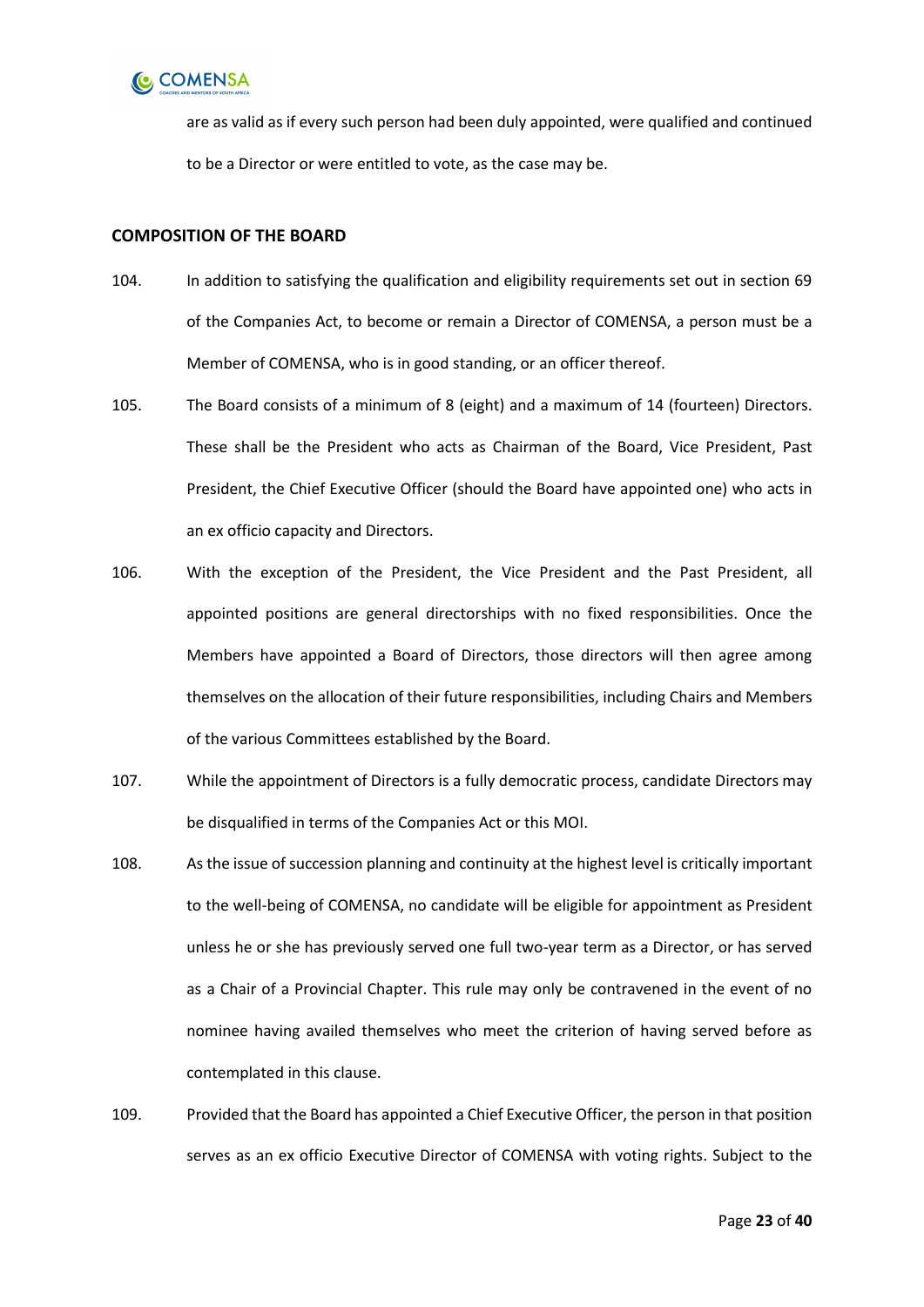

maximum number of Directors as stipulated in claus[e 105,](#page-22-1) the Board may from time to time in its sole discretion identify other executive positions that qualify for ex officio Membership of the Board.

- 110. Once a President's term has come to an end she shall automatically move to the position of Past President. The position of Past President is to ensure continuity on the Board. A Past President shall have the same voting rights as an ordinary Board member and shall have no additional powers. The position of Past President is an ex-officio position and is not subject to the election process. In the event of the immediate Past President not being available to remain on the Board, the Board may co-opt another individual who has previous served as President, who shall serve as Past President until the current President's term comes to an end.
- 111. The process of appointing Directors onto the Board is set out in the Bylaws of COMENSA.

#### <span id="page-23-0"></span>**ROTATION OF NON-EXECUTIVE DIRECTORS**

- 112. One third (1/3) of the non-executive Directors of COMENSA retires from office at every AGM. If the number of non-executive Directors is not three or a multiple of three, the number nearest to one-third (1/3) retires from office.
- 113. Retiring Non-executive Directors may, subject to recommendation by the Board, stand for re-election, subject to clause [114.](#page-23-2)

#### <span id="page-23-1"></span>**APPOINTMENT, NOMINATION AND ELECTION OF NON-EXECUTIVE DIRECTORS**

<span id="page-23-2"></span>114. The Members of the Board shall hold office for a period of 2 (two) years, commencing on the date of the relevant AGM at which they are appointed, and terminating on the date of the AGM held 2 (two) years thereafter. They shall thereafter be eligible for reappointment, but only for a further period of 2 (two) years (whether immediately following their initial term of office or not), so that a Member of the Board shall not hold office for a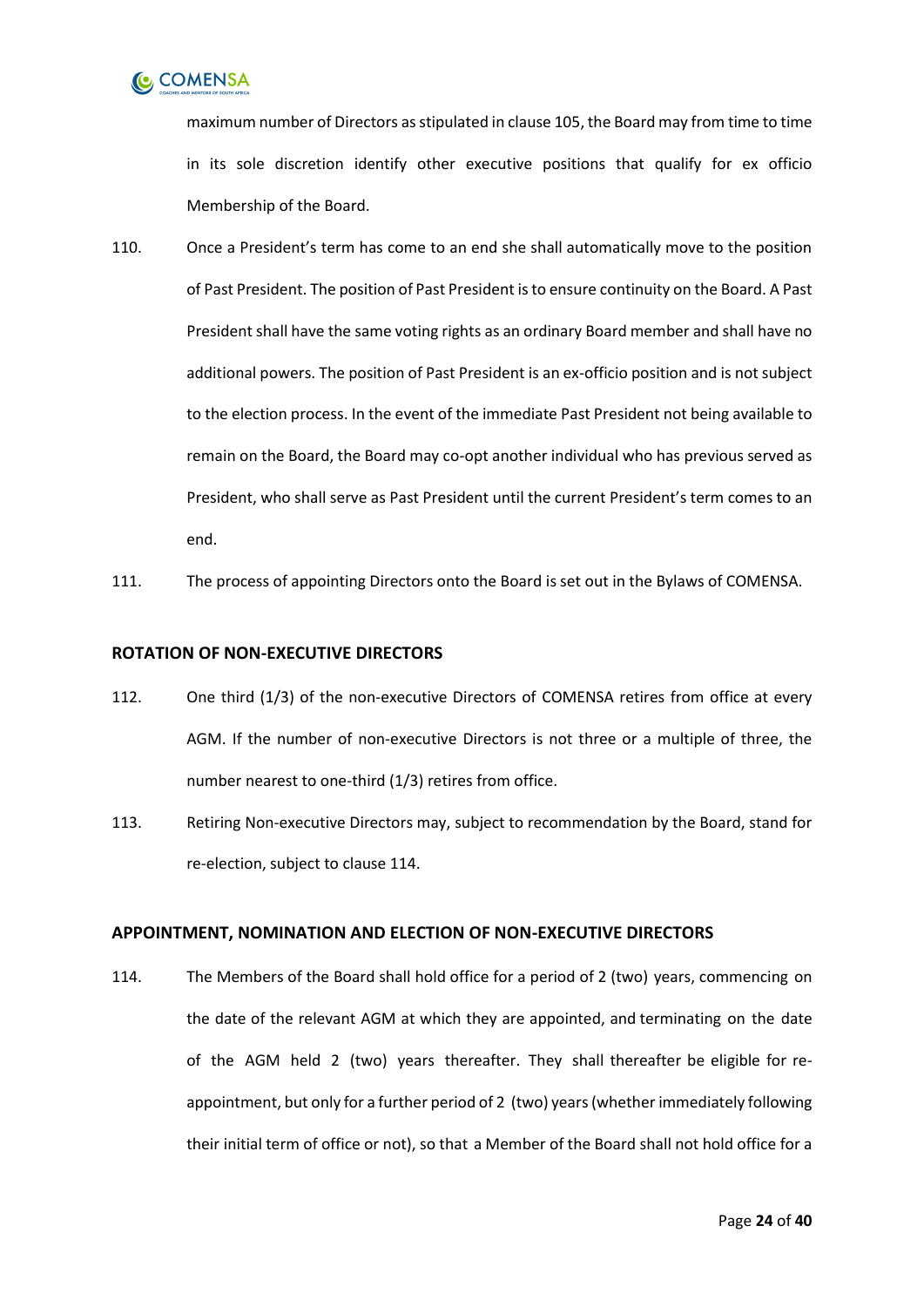

period in aggregate of more than 4 (four) consecutive years. The two positions exempted from this rule are that of the Chief Executive Officer who sits on the Board as an ex-officio Director and the Past President who may serve for an additional 2 (two) years post the maximum 4 (four years).

- 115. Members who have served on the Board for 4 (four) consecutive years, may avail themselves for election on the Board after a cooling off period of 4 (four) years.
- 116. All Directors shall be nominated and elected at the AGM of COMENSA.
- 117. For the office of President, each Member will vote for one of the candidates nominated for the position, and the decision will be made in favour of the candidate who wins 50% plus 1 or more of the votes cast. However, if three or more candidates contest the office of President, and the most popular candidate gets less than 50% plus 1 of the total votes cast, then the least popular candidate is eliminated and the voting held again, until a majority is achieved. In such a case, the proxy voters must be reminded to specify both their first and second choice. A similar process will be followed to elect the Vice President.
- 118. Any candidate standing for the position of President may also be simultaneously nominated for the position of Vice President or any other Board position, and if unsuccessful for the office of President will automatically be eligible for election as Vice President or any other Board position as per the nomination. This option shall be specified in the voting ballot papers where applicable.
- 119. Similarly, any candidate standing for the position of Vice President may also be simultaneously nominated for any another Board position, and if unsuccessful for the office of Vice President will automatically be eligible for election into any other Board position as per the nomination. This option shall be specified in the voting ballot papers where applicable.
- <span id="page-24-0"></span>120. Subject to clause [105,](#page-22-1) the Board may in its sole discretion co-opt and appoint additional Directors to its number between AGMs. Any casual vacancy occurring on the Board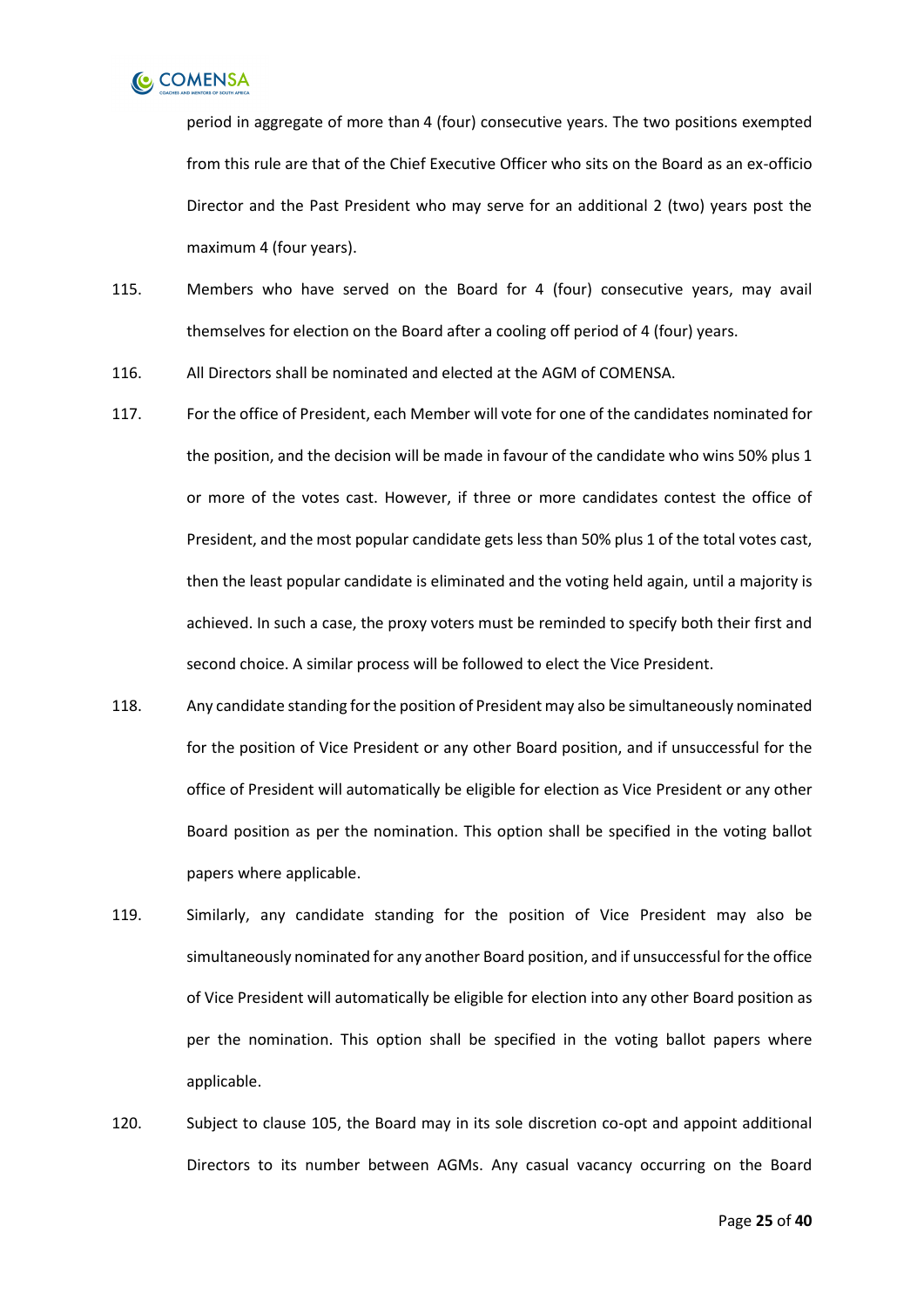

between AGMs may be filled by the Board if the number of remaining Directors is at the minimum or above, but must be filled by the Board if the number of remaining Nonexecutive Directors falls below 6 (six).

- 121. A Director who has been appointed by the Board in terms of clause [120](#page-24-0) must stand down at the next AGM and may, subject to recommendation by the Board, stand for re-election.
- 122. Subject to clause [114,](#page-23-2) vacancies in Non-executive Director positions are filled by Member elections at the annual General Meeting.
- <span id="page-25-0"></span>123. Prior to the AGM, the Board by notice to Members calls for the nomination of candidates in the manner and in the form prescribed by the Board. The Board may review and amend the nomination process from time to time. A shortlist of candidates is decided on by the Board in its sole discretion for recommendation to Members for election at the AGM. In determining such shortlist, the Board follows due and fair process and takes into account eligibility and the skills, knowledge, demographics and experience requirements of the Board.
- 124. The Board includes in the notice of the AGM the names of the short-listed candidates, together with their curricula vitae and such further information as the Board deems necessary to enable Members to exercise an informed vote.
- 125. The Board has a duty to advise the Members in the Notice of the number of positions it recommends be filled. At the meeting, before the voting begins, the Members in the meeting must first ratify or amend the total number of Board positions available for election for the year ahead, and thus the number of Board positions to be filled at that meeting.
- 126. The nomination of candidates by Members is subject to claus[e 123](#page-25-0) and no nominations by Members made outside the set process are allowed. Nominations from the floor during the course of the AGM will not be accepted.
- 127. Only candidates who have been duly notified to the Members are eligible for election.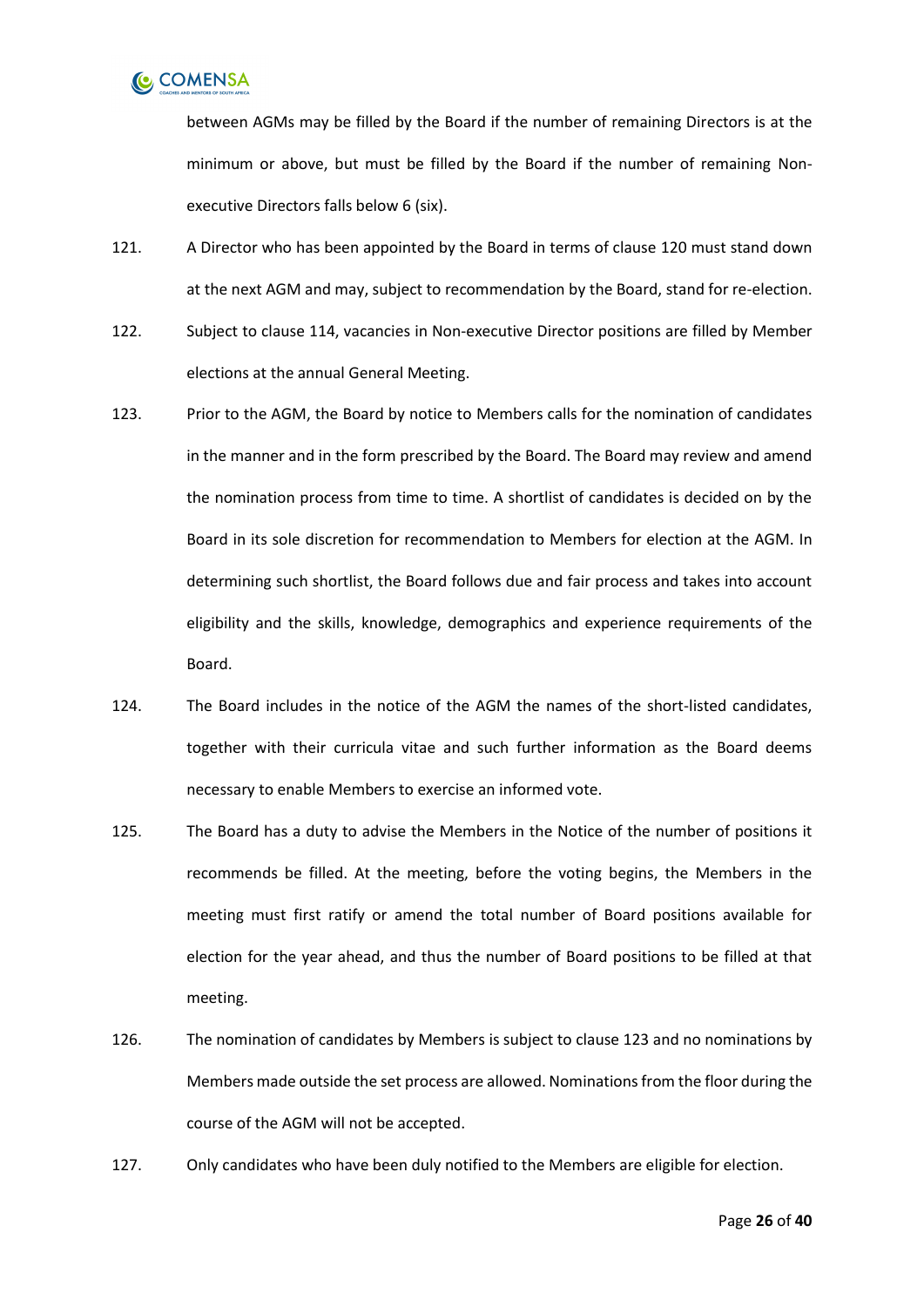- 128. Candidates absent from the AGM are not eligible without having rendered prior apologies to COMENSA, in advance of the meeting, together with sound reasons for absence.
- 129. Voting for Non-executive Directors is conducted by means of secret ballot.
- 130. A vacancy is filled only if a majority of the voting rights exercised support the candidate.
- 131. If at any AGM, at which an election of Non-executive Directors ought to take place, more than 50% of the offices of the retiring non-executive Directors are not filled, unless it is expressly resolved not to fill such vacancies, the meeting shall stand adjourned and the provisions of clause [88](#page-19-1) shall apply *mutatis mutandis* to such adjournment, and if at such adjourned meeting the vacancies are not filled, the Board shall fill the vacancies subject to re-election of those Directors at the next AGM.

#### <span id="page-26-0"></span>**DISQUALIFICATION**

- 132. A Director ceases to hold office in the event of the Director:
	- 132.1. becoming ineligible or disqualified to be a Director by virtue of any of the provisions of the Companies Act;
	- 132.2. being removed by a resolution of the Members or Board of Directors as provided for in section 71;
	- 132.3. failing to attend 3 (three) meetings of the Board or its committees in 1 (one) financial year, and the Board determines in its sole discretion that it is without good cause;
	- 132.4. having a material interest in any contract or proposed contract with COMENSA or in a matter before the Board and failing to declare such interest and the nature thereof in the manner required by the Companies Act and this MOI:
	- 132.5. becomes insolvent;
	- 132.6. becomes of unsound mind;
	- 132.7. resigns his/her office by notice in writing to the Board;
	- 132.8. is removed from any other office of trust on account of misconduct;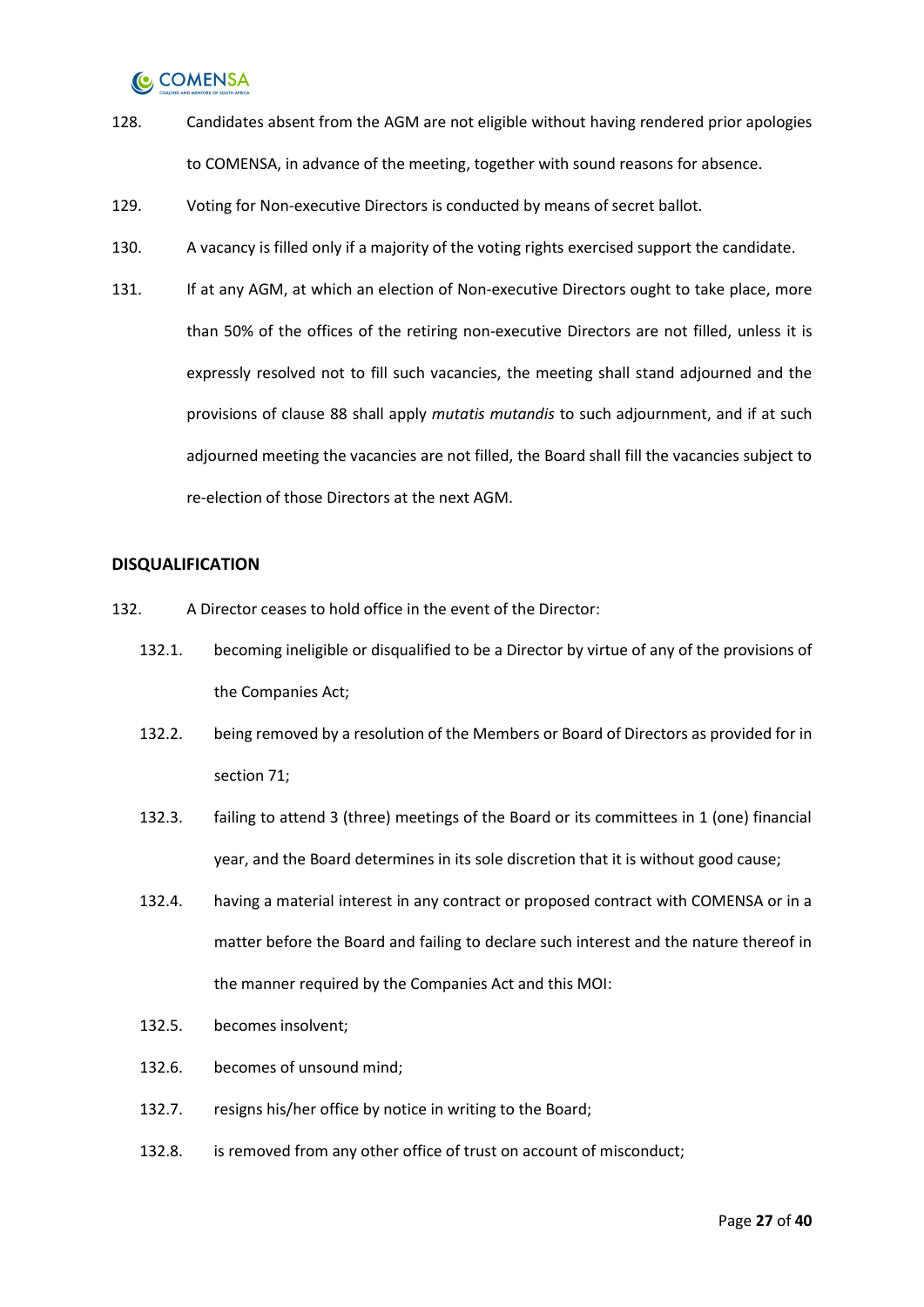- 132.9. has been convicted of fraud, theft, forgery, perjury, or any offence involving dishonesty or breach of the Code of Ethics and Conduct; or
- 132.10. ceases to be a Member of COMENSA;
- 133. The resignation of any Officer or Director shall be tendered to the President.

#### <span id="page-27-0"></span>**PROCEEDINGS OF THE BOARD**

- 134. The Board may meet in person or via any electronic communication, for the dispatch of business, adjourn and otherwise regulate their meetings at such times and places as it deems fit. The authority of the Board to conduct a meeting entirely by electronic communication, or to provide for participation in a meeting by electronic communication, as set out in section 73(3) is not limited or restricted by this MOI.
- 135. The authority of the Board to determine the manner and form of providing notice of its meetings, as set out in section 73(4) is not limited or restricted by this MOI.
- 136. The authority of the Board to proceed with a meeting despite a failure or defect in giving notice of the meeting, as set out in section 73(5) is not limited or restricted by this MOI.
- 137. The right of Directors to requisition a meeting of the Board, as set out in section 73 (1), may be exercised by at least 25% of the Directors.
- 138. The quorum necessary for the transaction of the business of the Board is a majority of the number of Directors in office, provided that the majority of the Directors present must be Non-executive Directors.
- 139. Questions arising at any meeting are decided by a majority of votes. Each Director has one vote on a matter before the Board. In the event of a tie, the President shall have a casting vote.
- 140. Subject to the provisions of section 75, in respect of Directors' conflicts of interests:
	- 140.1. All Directors must at the first Board meeting of each year or at the first Board meeting that the Director attends complete an interest declaration in the format agreed by the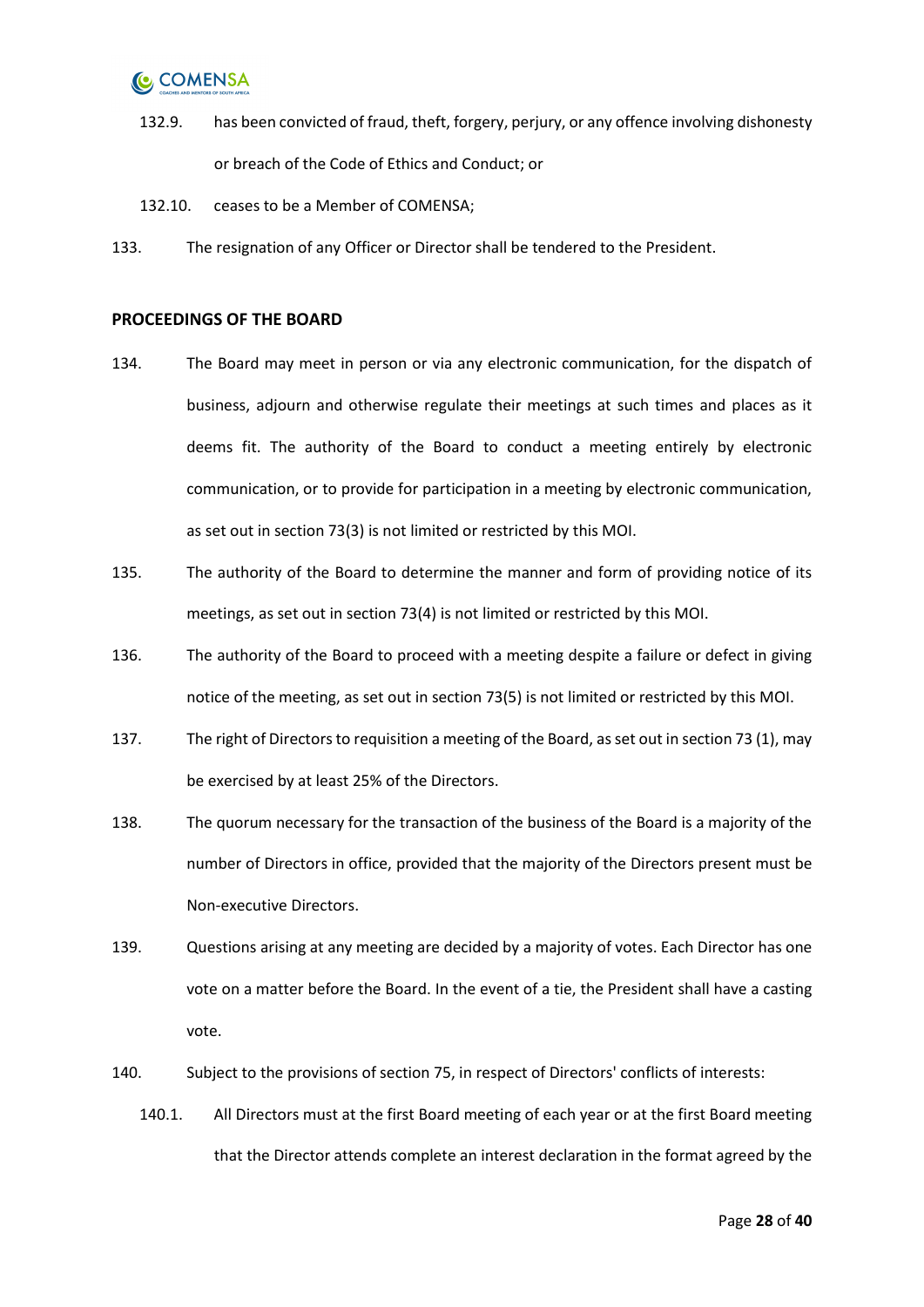

Board and submit the forms to the Secretary.

- 140.2. At every Board meeting a declaration of conflict of interest must be made in the manner and form agreed by the Board in regard to all items for consideration before the Board.
- 140.3. A Director may not vote in respect of any matter tabled at the Board in which the Director has a material interest, or on any matter arising therefrom and if a vote is exercised contrary to this, the vote is not counted.
- <span id="page-28-0"></span>140.4. The Director must not take part in the consideration of the matter and leave the meeting immediately after making the required disclosure.
- 140.5. While being absent from the meeting in terms of clause [140.4,](#page-28-0) the Director:
	- 140.5.1. will be regarded as being present for the purpose of determining whether a sufficient number of Directors are present to constitute a quorum; and
	- 140.5.2. will not be regarded as being present at the meeting for the purpose of determining whether a resolution has sufficient support to be adopted.
- <span id="page-28-1"></span>141. Subject to the provisions of the Act, a round-robin resolution in writing adopted by the majority of Directors is as valid and effective as if it had been passed at a duly called and constituted meeting of the Board or its committee as the case may be, provided that each Director has received notice of the matter to be decided. An adopted round-robin resolution may consist of multiple hard or electronic copies of the same resolution, each signed by one or more Board Members. A resolution of Directors passed in terms of this clause is presented at the next meeting of the Board or its committee, as the case may be, for noting and signature by the Chair of that meeting in terms of the provisions of section 24 and section 73(8).
- 142. If at any meeting the President is not present within 10 (ten) minutes after the time appointed for holding the same, the Vice President shall chair the meeting. If the Vice President is not present, the Directors present may elect one of their number to chair the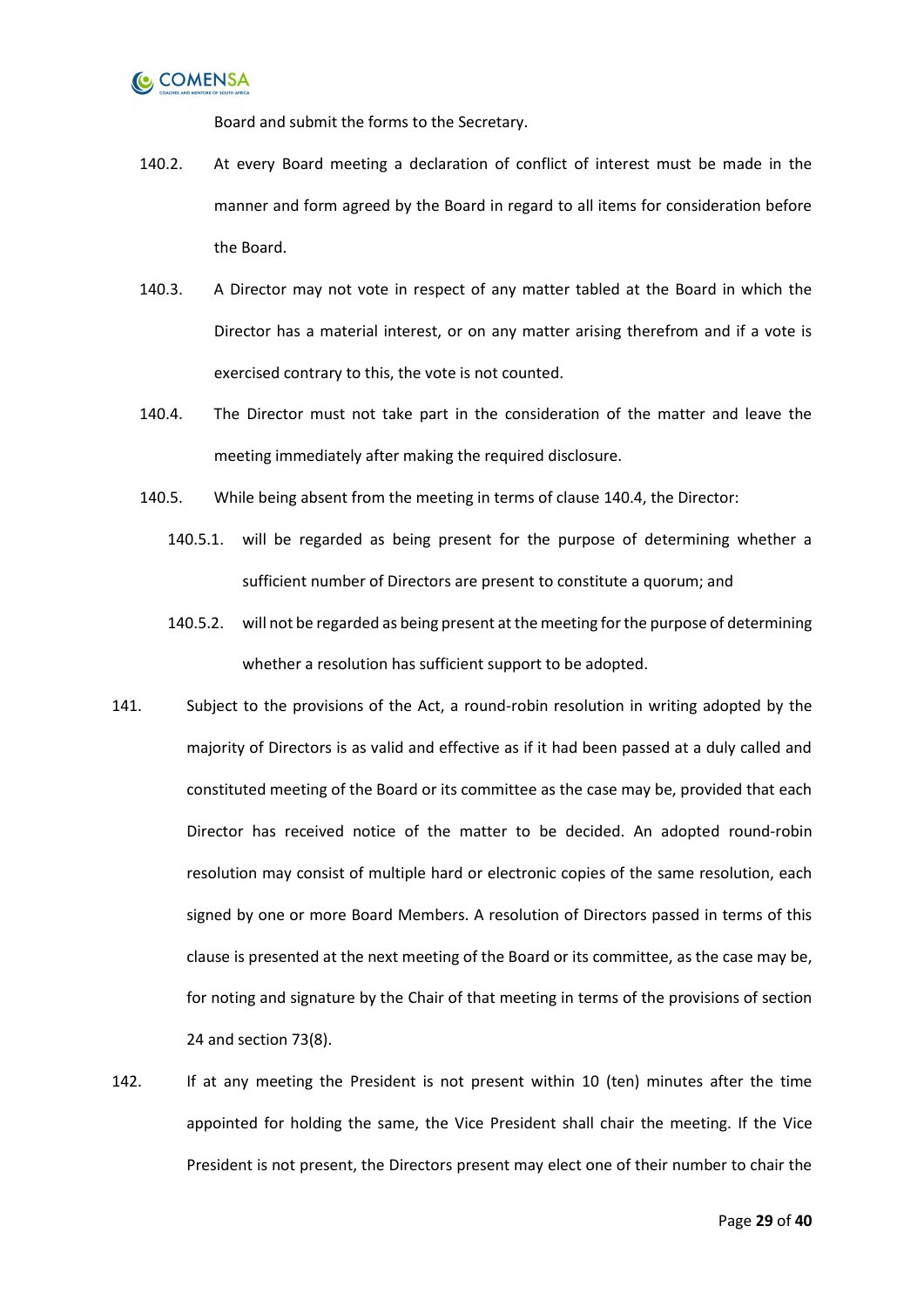

meeting.

- 143. The Board may act notwithstanding a vacancy, but, if and for as long as its number is below the minimum required in terms of this MOI, the continuing Directors may only act for the purpose of increasing the number of Directors to the minimum number, or for convening a General Meeting of COMENSA.
- 144. No proxies or alternates will be valid at Director's meetings, although resolutions may be adopted by "round-robin" if deemed appropriate by the majority of the Board, subject to claus[e 141.](#page-28-1)
- 145. Except for decisions reserved for Members, the decisions of the Board shall be binding on all Members of COMENSA.

#### <span id="page-29-0"></span>**DUTIES OF DIRECTORS**

- 146. The President shall be the head of the Board of Directors and shall preside over all Directors meetings. The President shall be a Non-executive Director.
- 147. The Vice President, Directors and Past President shall have such duties and powers as may be prescribed by the Board and contained in the Board Charter.
- 148. In the absence or disability of the President, the Vice President shall perform the duties of the President.
- 149. Board Members act jointly when discharging their duties and no Board Member has the authority to act on behalf of COMENSA unless specifically authorised or requested by the Board.
- 150. Board Members are jointly and severally liable and accountable for Board decisions and actions.
- 151. Board Members are legally obliged to act in the best interest of COMENSA, to act with due care in discharging their duties as Board Members, to declare and avoid conflicts of interest and to account for any advantages gained in discharging their duties on behalf of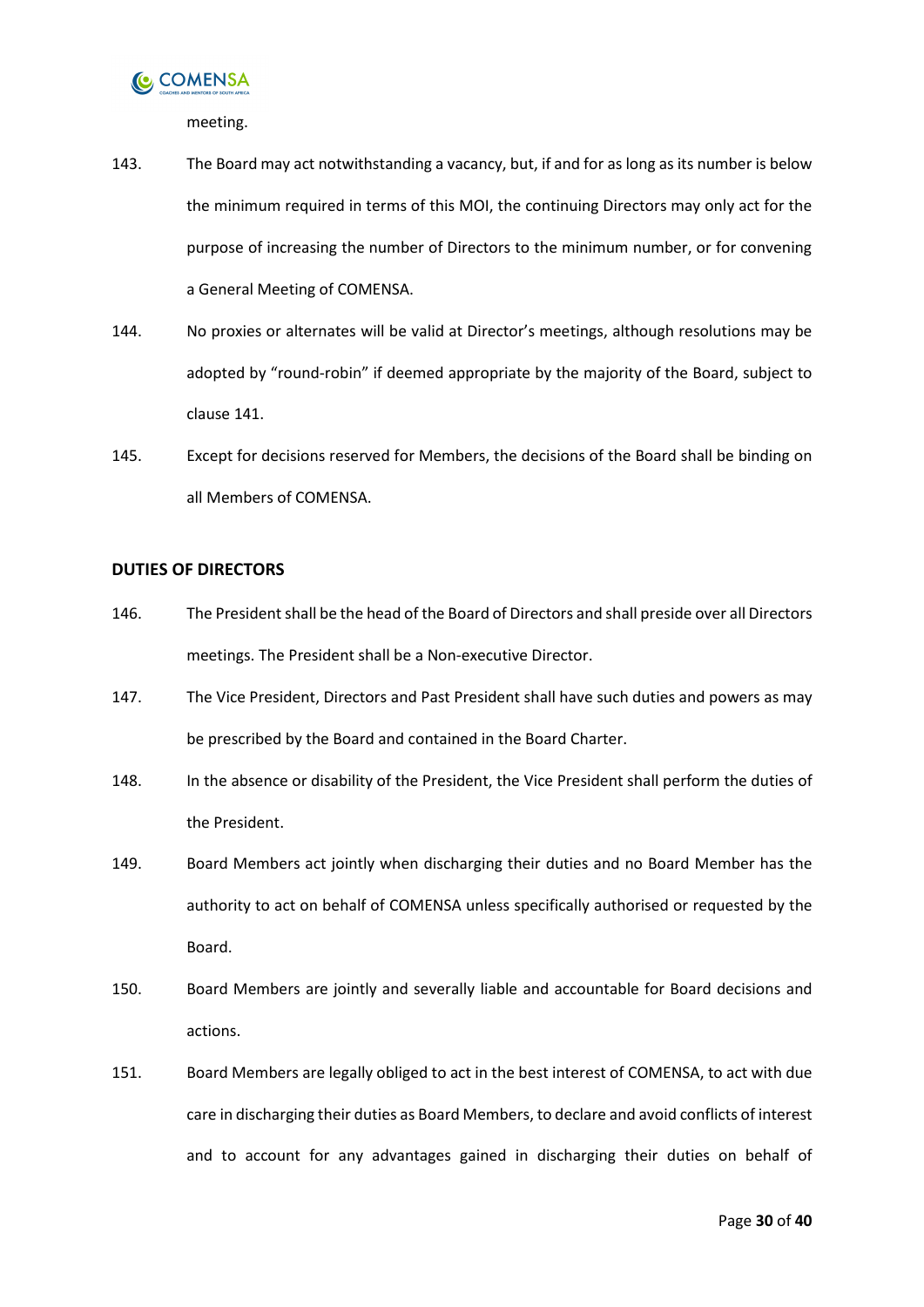

COMENSA.

- 152. A Board Member, who has a real or prospective interest in any of the business of COMENSA, shall declare such interest at a Board meeting as soon as the Board Member becomes aware of such specific interest. All Board Members shall, in good faith, disclose to the Board any business or other interest that is likely to create a potential conflict of interest.
- 153. Directors shall all be bound by the requirements of the Companies Act and shall be expected to implement the recommendations of the King Code on Corporate Governance and other relevant best practices as far as is practical as well as ensure COMENSA's compliance with all relevant laws, regulations and prescribed standards. In order to ensure the highest standards of governance are practiced, all instances where the Directors have deviated from the King Code recommendations must be justified in the Annual Report.
- 154. The Chief Executive Officer shall be responsible for the enforcement of the provisions of this MOI and the general operations of COMENSA.
- 155. Directors shall have such duties and powers as may be agreed between themselves and the Board from time to time. This shall specifically include Membership of one or more of the Board appointed Committees.
- 156. The duties of the Company Secretary will be in accordance with the Companies Act and the recommendations of the King Code.
- 157. The duties of the Treasurer will be overseen by the Chair of the Audit Committee.
- 158. Directors may not be remunerated for their services as Directors, although the out-ofpocket expenses of Directors incurred while attending to COMENSA matters may be defrayed out of the funds of COMENSA, in terms of policies created and amended by the Board from time to time.
- 159. Every Director has the duty, and the right, to seek internal or external advice and information in order to perform her duties and responsibilities at the appropriate standard.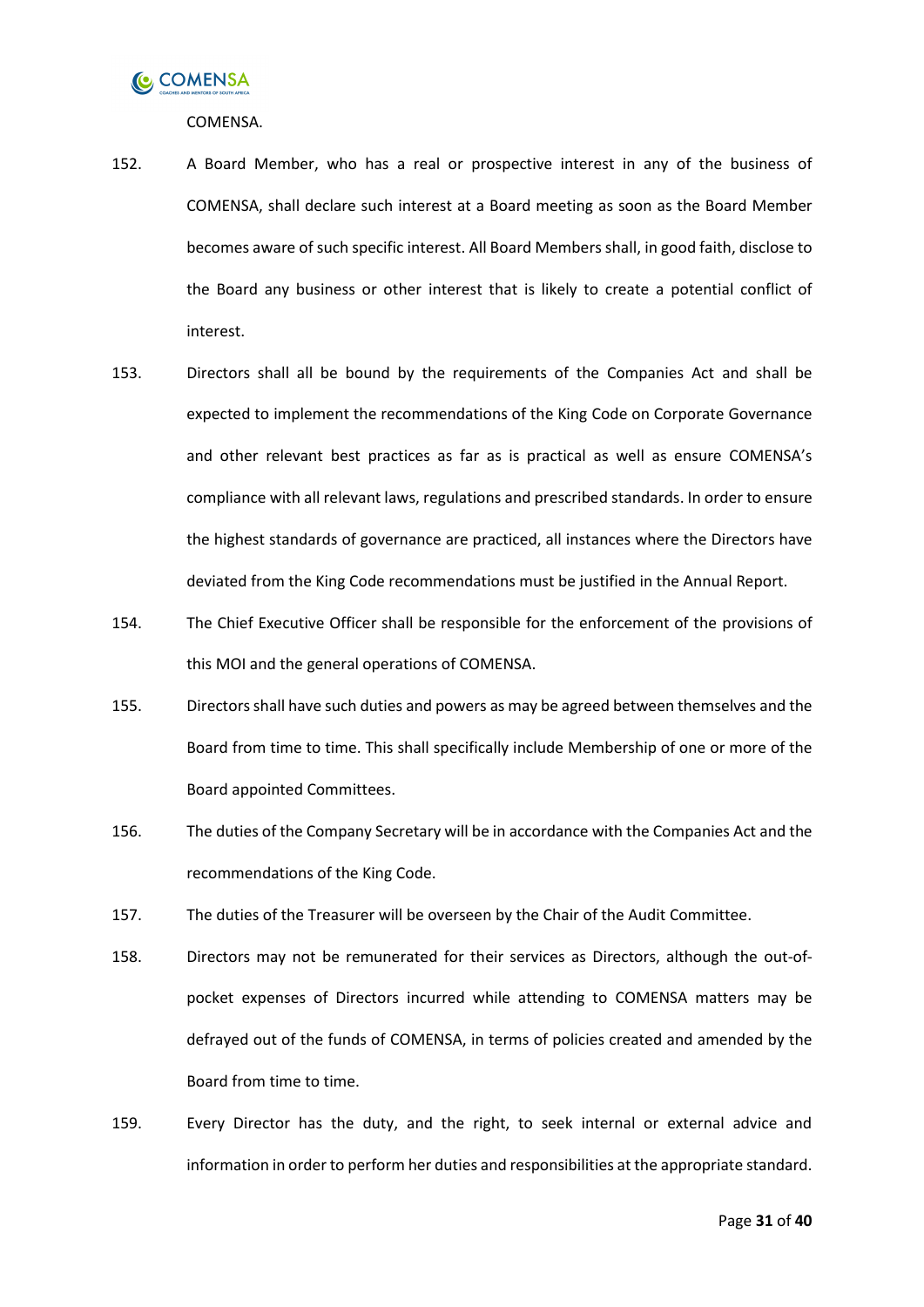

Any reasonable bona fide costs incurred in the process shall be refunded by COMENSA, but must first be approved by the Board.

- 160. Every Director has the absolute right at any reasonable time to inspect all books, records and documents, and to inspect the physical properties of COMENSA.
- 161. The performance of each individual Director, as well as of the Board collectively, shall be assessed at least annually.
- 162. The Secretary shall perform those duties delegated by the President or prescribed by the Board. He shall make reports as required by the Board. He shall notify each Member of COMENSA of all meetings and shall do any and all things normally required by a Secretary to keep Directors and Members informed of the affairs of COMENSA. At the termination of his office, he shall turn over to the Board all records, papers, books and documents and all property of COMENSA which may have come into his possession or may have been compiled or created during his term of office.

### **F. PROVINCIAL CHAPTERS**

#### <span id="page-31-1"></span><span id="page-31-0"></span>**ESTABLISHMENT OF CHAPTERS**

- 163. It is desirable that Provincial Chapters be constituted to represent the interests of Members at local and provincial levels.
- 164. Provincial Chapters shall be governed by Provincial Chapter Committees.
- 165. Provincial Chapters are not separate legal entities, but an extension of the national body, under the authority of the Board.
- 166. The activities and authority of the Provincial Chapters are guided and governed by the Provincial Chapter Constitution developed by the Board, as amended from time to time.
- 167. The Provincial Chapter Constitution applies to all Provincial Chapters. Any deviations must have a just cause and be approved by the Board.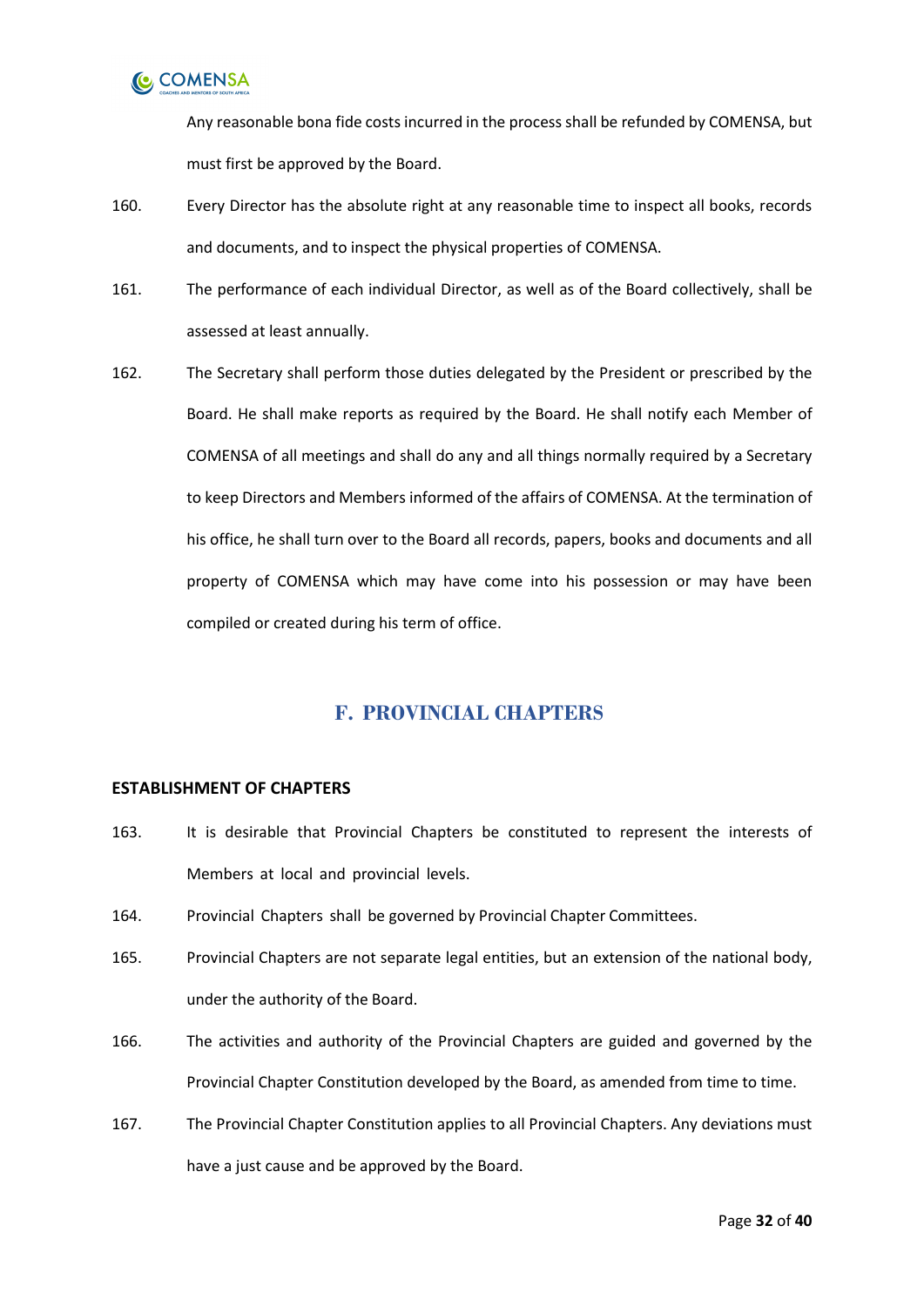- 168. Provincial Chapter Constitution may not conflict in any respect with the provisions of this MOI, the Companies Act, or the applicable recommendations of the King Code on Corporate Governance.
- 169. The Board may create new Provincial Chapters where it is considered necessary, viable and sustainable.
- 170. Members shall automatically be entitled to participate in the establishment and governance of the Provincial Chapter Committee in their respective province by virtue of their membership of COMENSA. Such participation is governed by the Provincial Chapter Constitution of COMENSA.

#### <span id="page-32-0"></span>**ROLES AND RESPONSIBILITIES OF PROVINCIAL CHAPTERS**

- 171. To serve as a two-way communication channel between the Board and the Members in the respective provinces, on issues of strategic importance to COMENSA.
- 172. To support the undertaking of external functions by the National Committees in achieving the objectives of COMENSA.
- 173. To host relevant events, that support the objects of COMENSA, on behalf of COMENSA.

#### <span id="page-32-1"></span>**PROHIBITIONS**

- 174. Provincial Chapters may neither establish nor maintain Membership of a Provincial Chapter distinct from Membership of COMENSA. Members of COMENSA are automatically allocated to their Provincial Chapter, by virtue of their membership with COMENSA, for the purposes of facilitating their participation and access to services in COMENSA.
- 175. Provincial Chapters may not keep a list of members with personal and contact details outside of COMENSA's central database.
- 176. Chapters may not levy membership or other fees on Members, other than fees intended to cover the costs of events organised by the Provincial Chapter Committee. All invoices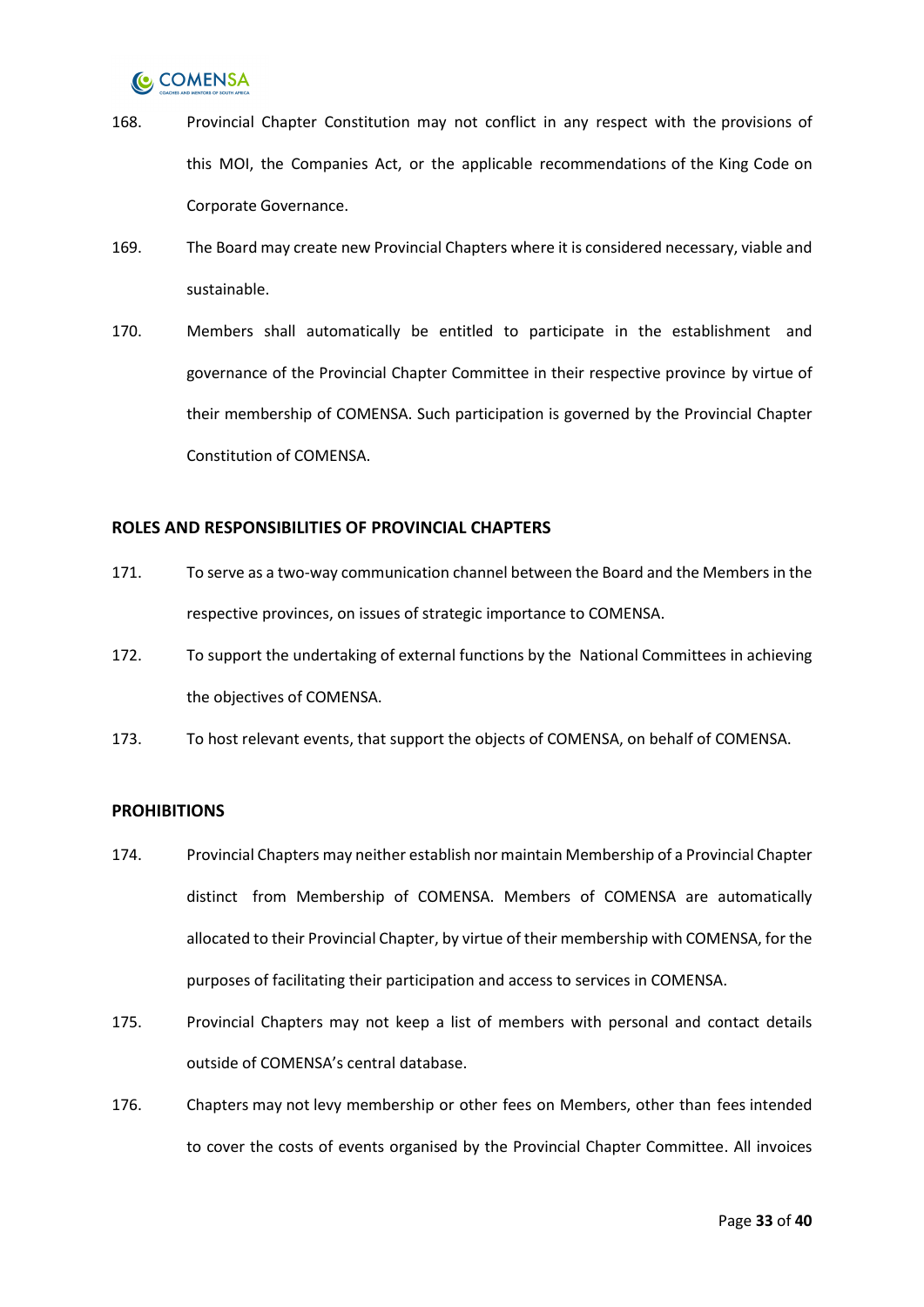

and collection of fees must be routed through the COMENSA National Office and all surpluses will accrue to the coffers of COMENSA.

- 177. Provincial Chapters may not open bank accounts, or enter into contracts above their authority level as outlined in the COMENSA Delegation of Authority Matrix.
- 178. Provincial Chapters may not present themselves as legal entities separate from COMENSA.

#### <span id="page-33-0"></span>**PROVINCIAL CHAPTER COMMITTEES**

- 179. Only one Provincial Chapter Committee may be constituted in each province of the Republic. The provinces and their boundaries shall be those prescribed in Chapter 6 of the Constitution of the Republic of South Africa, Act 108 of 1996.
- 180. Provincial Chapter Committee members are elected as determined in the Provincial Chapter Constitution.
- 181. A Provincial Chapter Committee may be reconstituted or suspended, and the Provincial Chapter concerned may be suspended or combined with another Provincial Chapter, by the Board in its sole discretion if the Provincial Chapter Committee concerned is found to be inactive or operating in contravention of the objectives of COMENSA or any material provisions of this MOI or the provisions of the Provisional Chapter Constitution.

### **G. ADMINISTRATION**

#### <span id="page-33-2"></span><span id="page-33-1"></span>**FINANCIAL YEAR**

182. The financial year of COMENSA shall end on the last day of February of each year.

#### <span id="page-33-3"></span>**ACCOUNTING RECORDS AND ANNUAL FINANCIAL STATEMENTS**

183. The Board causes accounting records as required by section 28 of the Companies Act to be kept. The said books shall be subject to proper and regular annual audits.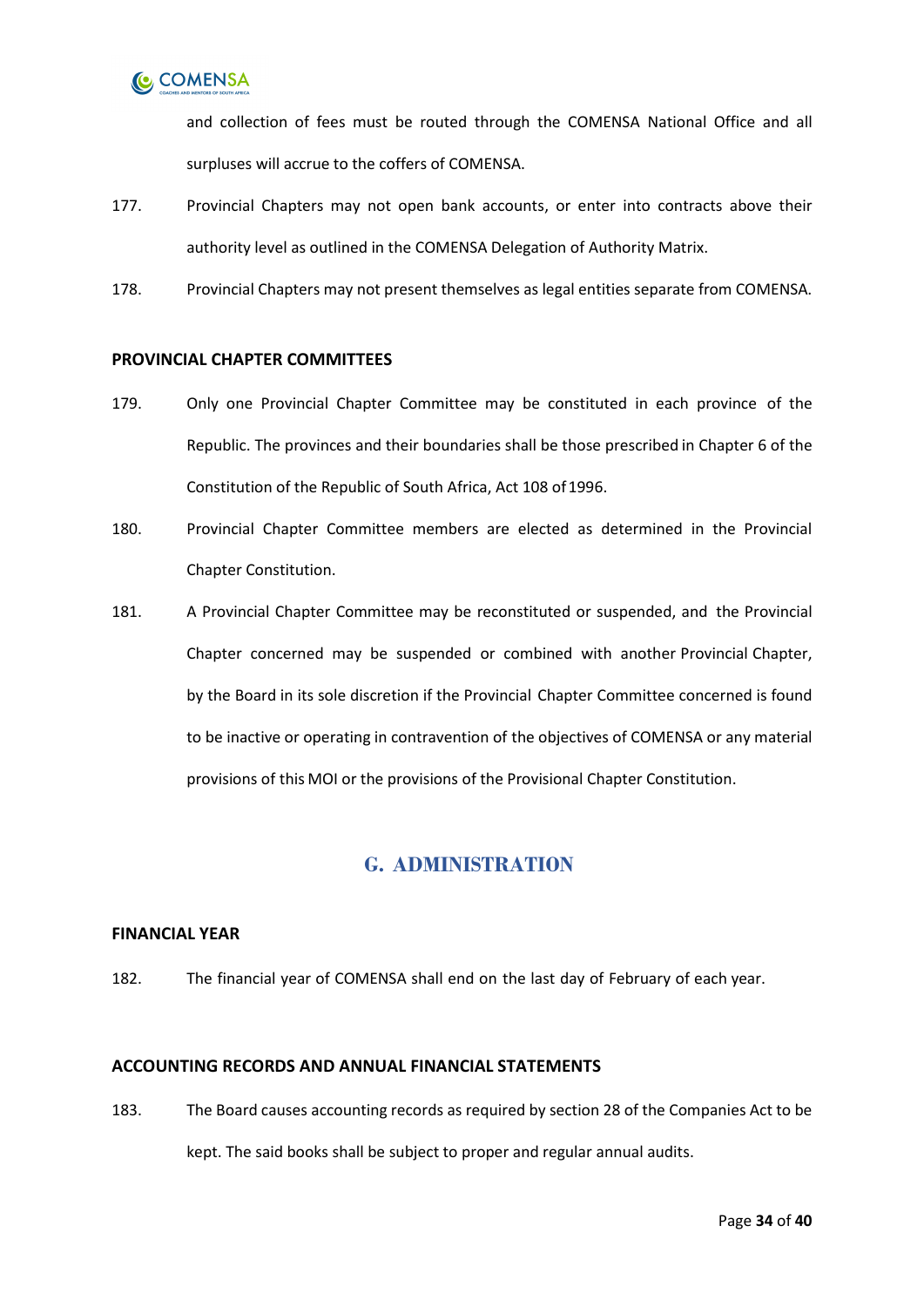- 184. The accounting records are kept at the registered office of COMENSA or at such other place or places as the Board decides and are always open for inspection by any Member of the Board.
- 185. The Board determines from time to time whether, to what extent, at what times and places and under what conditions the accounting records of COMENSA shall be open to inspection by Members, and no Member has any right to inspect any accounting records or documents of COMENSA except as conferred by the Companies Act and/or other applicable legislation.
- 186. The Board, in accordance with the Companies Act, ensures the preparation and tabling at the Annual General Meeting, as a minimum, the matters referred to in clause [68](#page-16-3) and performs all duties in relation to annual financial statements, accounting records and auditors in accordance with the Companies Act and other applicable legislation.
- 187. A copy of the Annual Financial Statements which are to be tabled at the AGM, is to be sent to every Member not less than 15 (fifteen) Business Days before the date of the meeting.

#### <span id="page-34-0"></span>**NOTICES TO MEMBERS**

- 188. If a manner in which a document, record, statement or notice should be delivered is prescribed in terms of this MOI or the Companies Act:
	- 188.1. it is sufficient if the person required to deliver such a document, record, statement or notice does so in a manner that satisfies all of the substantive requirements as prescribed; and
	- 188.2. any deviation from the prescribed manner does not invalidate the action taken by the person delivering that document, record, statement or notice, unless the deviation:
		- 188.2.1. materially reduces the probability that the intended recipient will receive the document, record, statement or notice; or
		- 188.2.2. is such as would reasonably mislead a person to whom the document, record, statement or notice is, or is to be, delivered.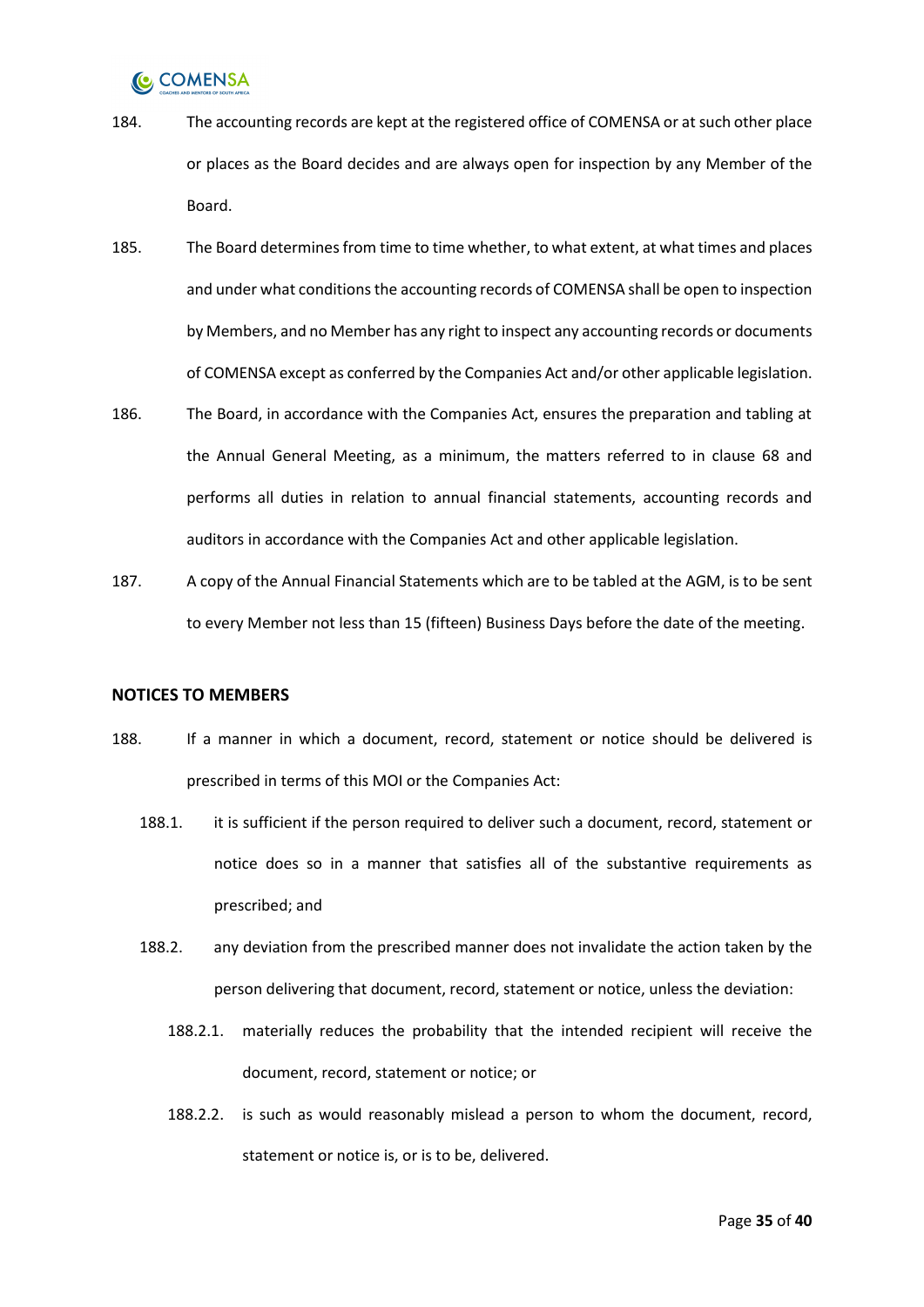- 189. If, in terms of this MOI or the Companies Act, a notice is required or permitted to be given or published to any person, it is sufficient if the notice is transmitted electronically directly to that person in a manner and form such that the notice can conveniently be printed by the recipient within a reasonable time and at a reasonable cost.
- 190. Any notice, document or statement sent in terms of this MOI or the Companies Act shall be deemed to have been delivered on the date and time determined in accordance with Table CR3 in the regulations in terms of the Companies Act.

#### <span id="page-35-0"></span>**COMPLIANCE WITH SECTION 30B OF THE INCOME TAX ACT**

- 191. The Board consists of more than three Directors who are not related to each other, accept the fiduciary responsibility of COMENSA.
- 192. No single person shall directly or indirectly control the decision-making powers relating to COMENSA.
- 193. COMENSA is prohibited from distributing any of its funds or assets to any person (otherwise than in the course of undertaking its objects) and is required to utilise its funds solely for the objects for which it has been established.
- 194. Any Member of COMENSA is prohibited from having any personal or private interest in COMENSA except in so far as rendering a service to COMENSA in pursuit of its objects and subject to clause [195](#page-35-1) and [198.](#page-35-2)
- <span id="page-35-1"></span>195. COMENSA is prohibited from directly or indirectly distributing any surplus funds to any person, other than in terms of clause [21](#page-9-0) and [23](#page-9-1) of this MOI.
- 196. Substantially the whole of the activities of COMENSA shall be directed to the furtherance of its objects and not for the specific benefit of an individual Member or minority group.
- 197. COMENSA is prohibited from holding any share or other interest in any business, profession or occupation which is carried on by its Members.
- <span id="page-35-2"></span>198. COMENSA may not pay any remuneration to any person which is excessive, having regard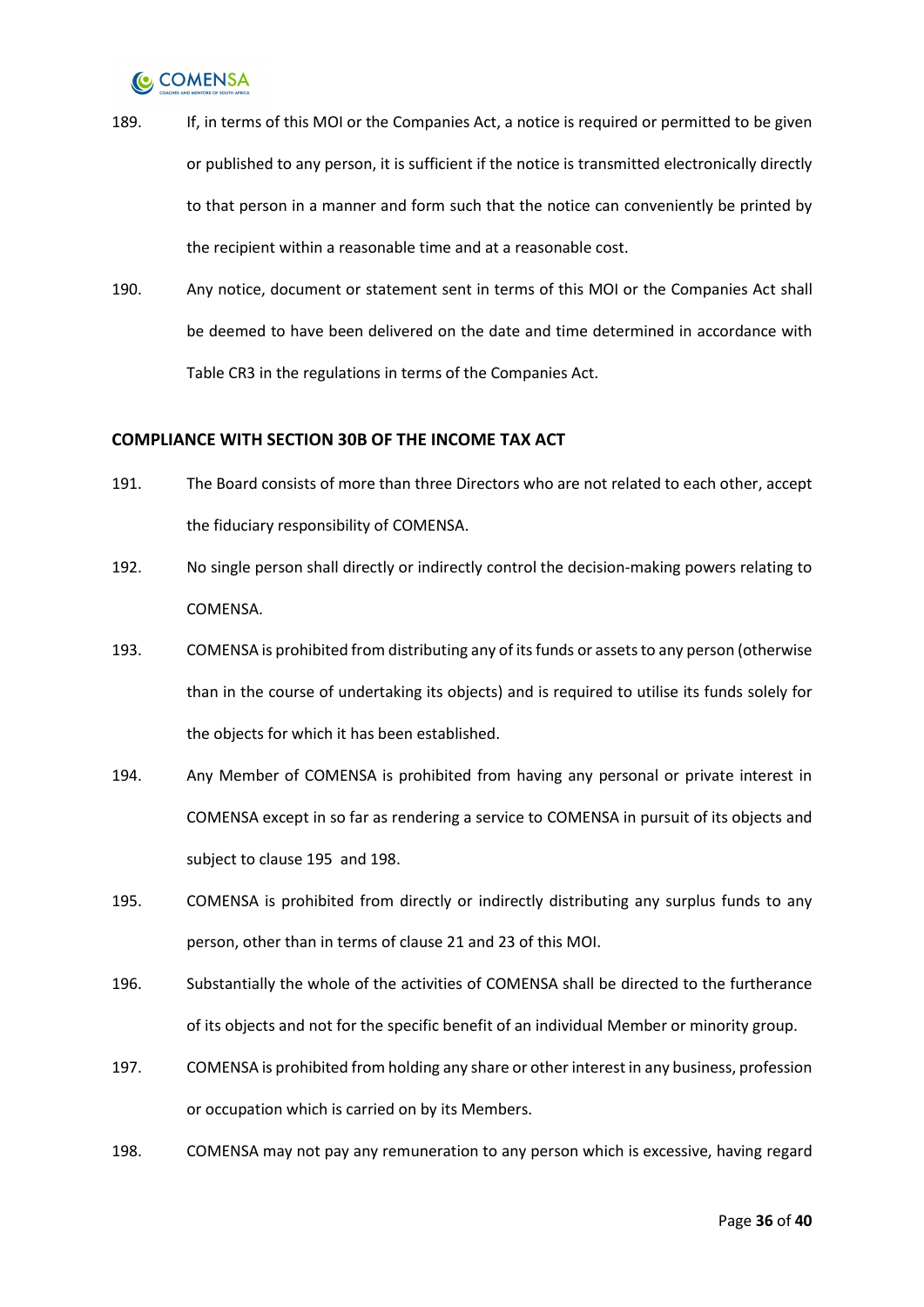

to what is generally considered reasonable in the sector and in relation to the service rendered.

- 199. The Board undertakes to submit to the Commissioner of the South African Revenue Service a copy of any amendment to the MOI or written instrument of COMENSA within thirty days of its amendment.
- 200. Substantially the whole, being a considerable majority of COMENSA's funding, must be derived from its annual or other long-term Members.
- 201. COMENSA undertakes to comply with the reporting requirements as may be determined by the Commissioner of the South African Revenue Service from time to time.
- 202. COMENSA is not knowingly and will not knowingly become a party to, and does not knowingly and will not knowingly permit itself to be used as part of, an impermissible avoidance arrangement contemplated in Part IIA of Chapter III, or a transaction, operation or scheme contemplated in section 103(5) of the Income Tax Act.

#### <span id="page-36-0"></span>**BYLAWS, RULES, CODE OF ETHICS AND CONDUCT, REGULATIONS AND OTHER PROVISIONS**

- 203. The Bylaws, Rules, Code of Ethics and Conduct, Regulations and other provisions of COMENSA shall be those published by COMENSA from time to time.
- 204. The Board may, from time to time, issue amending and new Bylaws, Rules, Code of Ethics and Conduct, Regulations and other provisions, provided that they have been exposed for a period of not less than 30 (thirty) days by means of written notice to Members of all categories at their registered physical or e-mail address, to enable them to comment thereon before they are finalised, approved by the Members at a General Meeting and brought into force.
- 205. All By-laws, Rules, Codes of Conduct, Regulations and other provisions of COMENSA issued under authority of the MOI shall, when posted on the COMENSA website, be deemed to have been published and to have been duly made available to Members of all categories.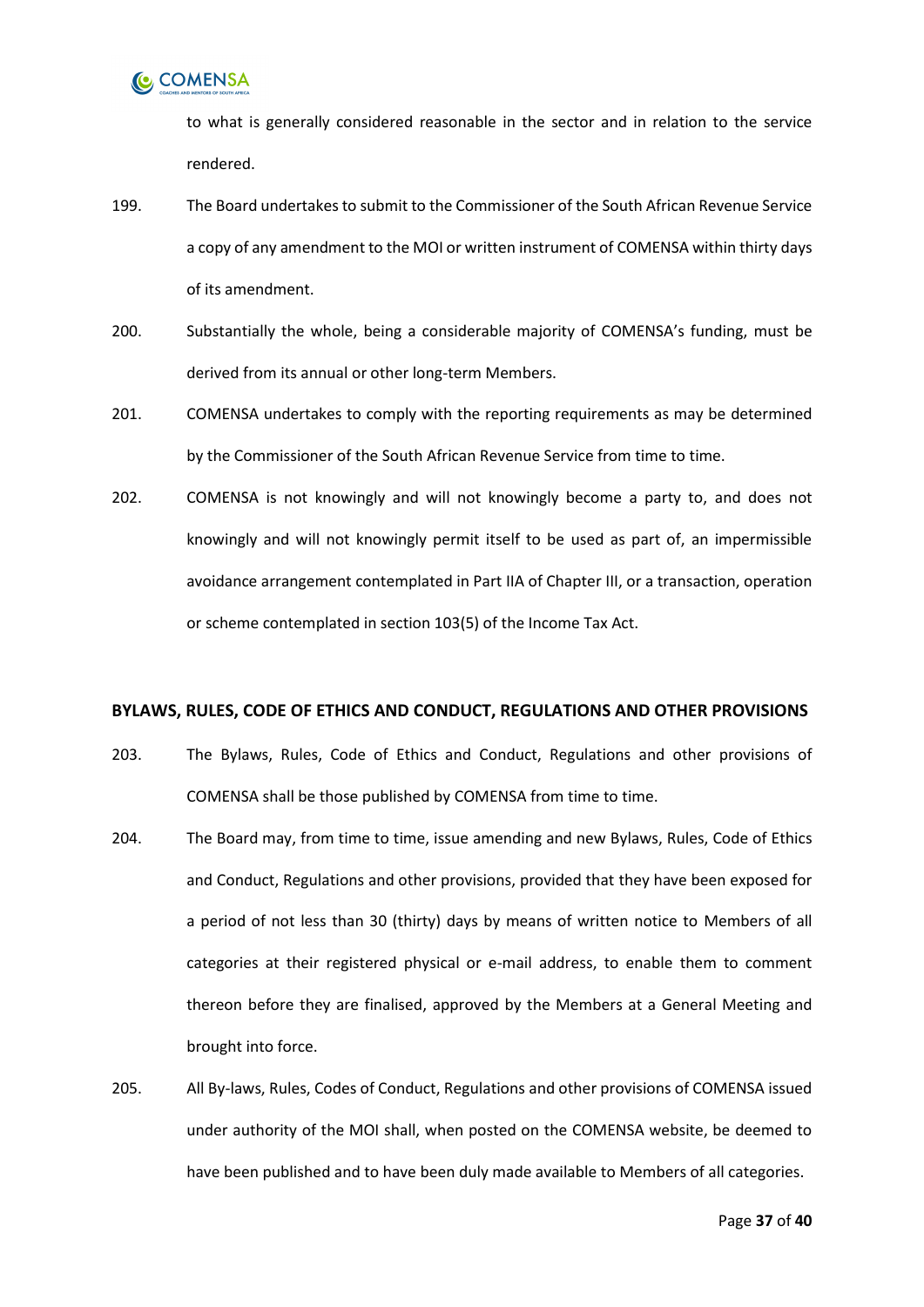

#### <span id="page-37-0"></span>**INDEMNITIES**

- 206. Every Member of the Board or of any committee of COMENSA, every individual performing any function on behalf of COMENSA and every officer and employee of COMENSA shall be indemnified by COMENSA against all claims arising from, or losses and expenses incurred in, the execution of their duties and functions, except claims, losses or expenses arising from their own fraud or wilful default.
- 207. No person in any category of Membership of COMENSA shall have any claim against COMENSA or against a Member of the Board or of any committee of COMENSA or against any individual performing any function on behalf of COMENSA or any officer or employee of COMENSA in respect of anything done *bona fide* by COMENSA or them or any of them in the execution of their duties and functions.

#### <span id="page-37-1"></span>**LIMITATION OF LIABILITY**

- 208. No person in any category of Membership of COMENSA shall have any liability for any commitments of COMENSA. All persons shall be deemed to have contracted or dealt with COMENSA on this basis.
- 209. The liability of a Member shall be limited to the amount of any outstanding annual or other subscriptions, dues, fees, contributions, levies, penalties and fines and all and any other charges or debts due to COMENSA by that Member.

#### <span id="page-37-2"></span>**LOANS**

210. COMENSA shall not make any loan of money or property to or guarantee the obligation of any Director or Officer.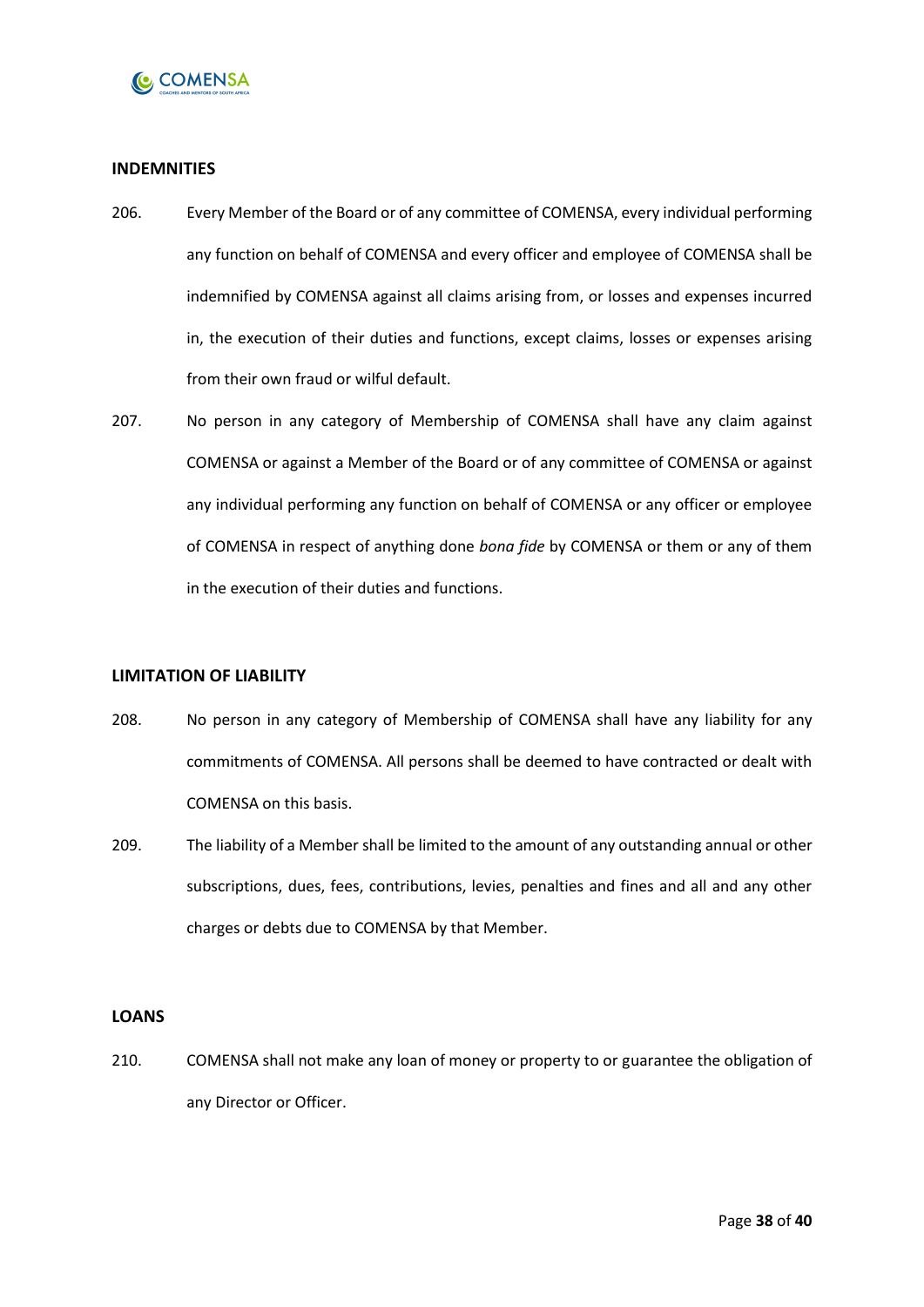

#### <span id="page-38-0"></span>**INSURANCE**

- 211. COMENSA may pay or agree to pay a premium in respect of a contract insuring a person who is or has been an officer of COMENSA against any liability incurred by the person as an officer of COMENSA, except a liability (other than one for legal costs) arising out of:
	- 211.1. conduct involving a wilful breach of duty in relation to the Company; or
	- 211.2. a contravention of section 182 or section 183 of the Act and in the case of a Director, any premium paid under this paragraph is not remuneration.

#### <span id="page-38-1"></span>**AMENDMENT OF THE MOI**

- 212. The MOI may from time to time be amended by a resolution supported by no less than 75% (seventy five percent) of those Members in good standing of COMENSA present in person or by proxy at a General Meeting of which due notice has been given with full particulars of the proposed amendment.
- 213. All amendments to the MOI shall be submitted to the relevant authorities within 30 (thirty) days of the date of passing of the related resolution.

#### <span id="page-38-2"></span>**AMALGAMATION**

214. COMENSA may amalgamate or incorporate or join with other bodies, whether or not incorporated by statute, provided that they have objectives similar to those of COMENSA, on the basis of a resolution supported by no less than 75% (seventy five percent) of those Members who are present in person or by proxy at a General Meeting duly convened and constituted for this purpose. And for this purpose, COMENSA may take over and assume part or all of the assets and liabilities of such bodies or make over part or all of the assets and liabilities of COMENSA.